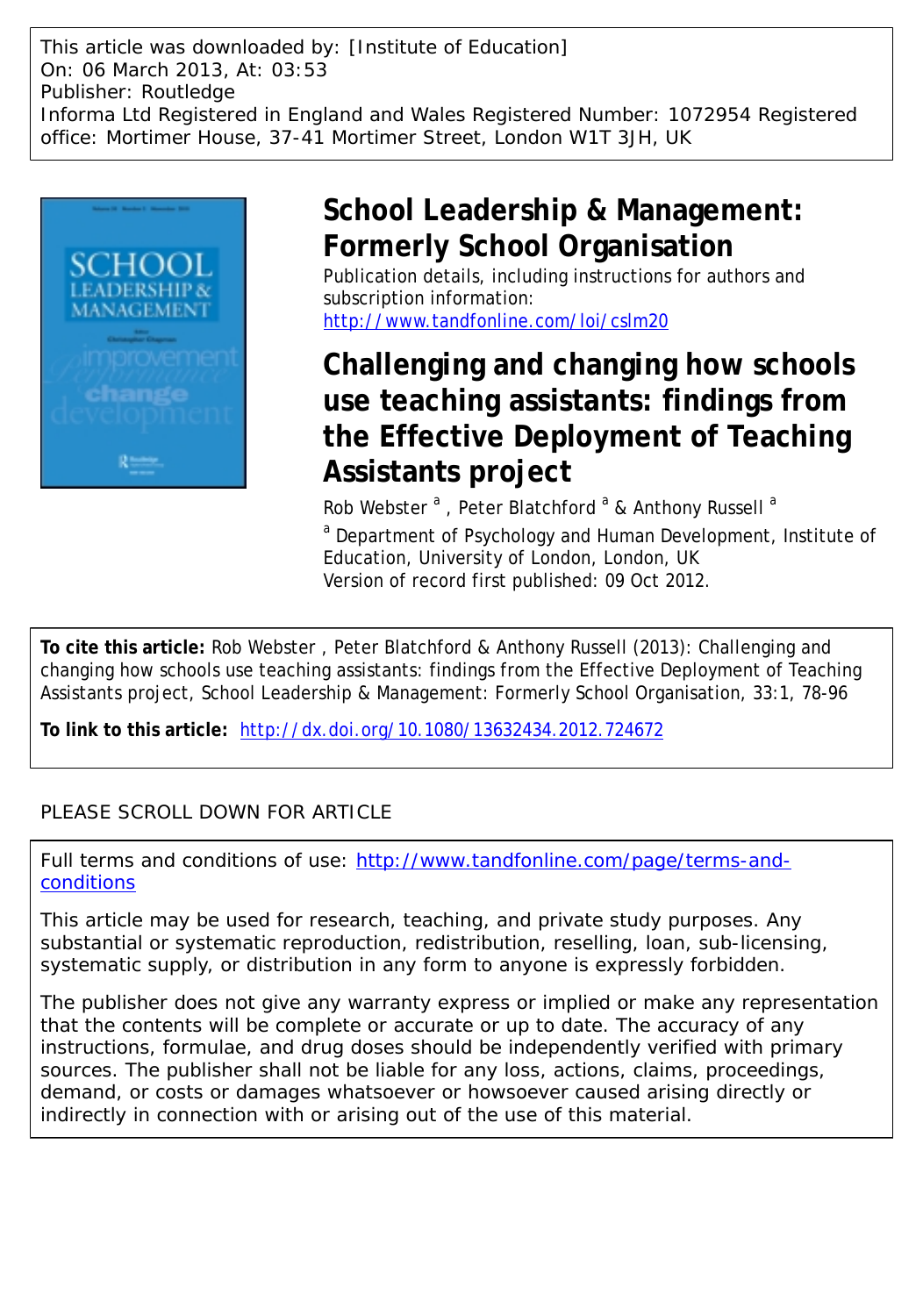# Challenging and changing how schools use teaching assistants: findings from the Effective Deployment of Teaching Assistants project

Rob Webster\*, Peter Blatchford and Anthony Russell

Department of Psychology and Human Development, Institute of Education, University of London, London, UK

Following research on the negative impact of support from teaching assistants (TAs) on pupils' academic progress, there was a clear need for schools to fundamentally reassess the way they use TAs. This article reports on findings from a collaborative project aimed at developing and evaluating alternative strategies to using TAs. Practitioner-led development trials were structured using a coherent and empirically sound model. Over the year of the intervention, schools made marked improvements to the ways TAs were deployed in classrooms, prepared for lessons and interacted with pupils. The study led to much-needed guidance on how to review current practice and make substantive changes to TA use, as part of wider school improvement.

Keywords: teaching assistants; school improvement; classroom organisation; special educational needs; collaborative research

### Introduction

This article reports findings from the Effective Deployment of Teaching Assistants (EDTA) project, which was designed to address the troubling results from the largescale Deployment and Impact of Support Staff (DISS) project: pupils who received the most support from teaching assistants (TAs) had less engagement with a qualified teacher and were found to make significantly less academic progress than similar pupils who received less TA support (Blatchford, Russell, and Webster 2012). The DISS project explained this surprising finding in terms of the decisions made about TAs' employment, deployment and preparedness all factors outside TAs' control. The EDTA project  $-$  a collaborative project involving 10 schools, conducted over  $2010-2011$  – was a response to the DISS project conclusions that a fundamental reassessment is required of the way TAs are used.

The EDTA project was structured using the Wider Pedagogical Role (WPR): a coherent and empirically grounded explanatory model devised in the DISS project (Webster et al. 2011). The model gave the EDTA study a strong degree of veracity and a clear rationale for action. The aim of the EDTA project was to develop and evaluate alternative strategies to the three main components of the WPR model: TA preparedness, deployment and practice. Over the school year, schools achieved marked and productive changes to the ways in which TAs were deployed in classrooms and prepared prior to lessons. TAs' interactions with pupils were also examined and improved in ways that supported learning more effectively.

<sup>\*</sup>Corresponding author. Email: r.webster@ioe.ac.uk

C 2013 Taylor & Francis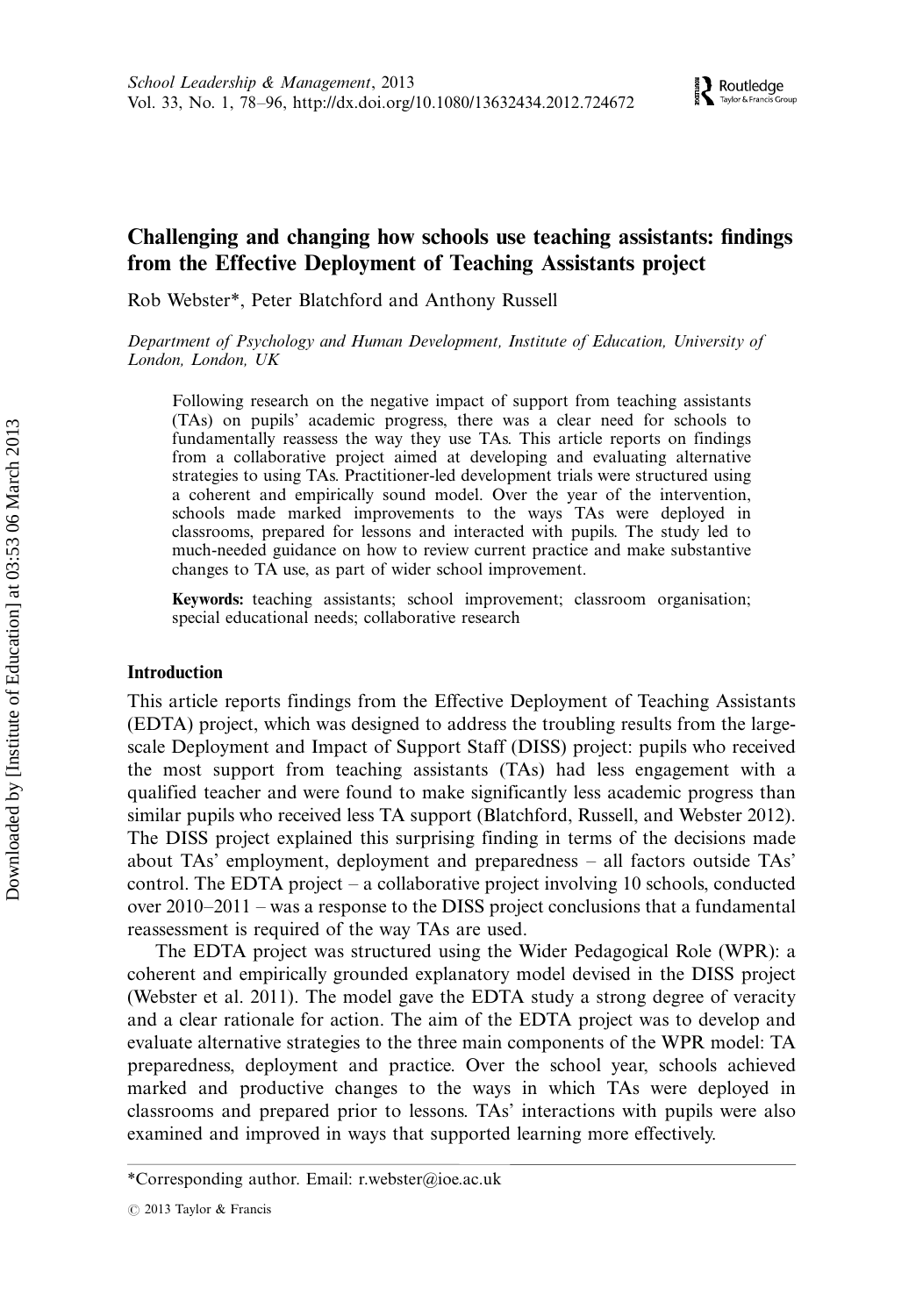The EDTA project findings extend the messages from the DISS project and give fresh impetus to the need for policy change. The DISS project called for the crucial issue of TA deployment to be addressed at the national level, to clarify once and for all what the broad role of TAs should be, and what it should not be. This is essential if schools are to establish consistency and avoid 'role ambiguity', which has been a major consequence of the continued failure to fully address this issue.

#### Background

Recent research has addressed a vital, but largely neglected, feature of modern classroom life  $-$  the huge increase in classroom support staff, commonly called TAs.<sup>1</sup> In the UK, this unprecedented increase has resulted in profound changes, with TAs comprising a quarter of the workforce in mainstream schools: 32% and 15% of the nursery/primary and secondary school workforces, respectively (Department for Education [DfE] 2012; Statistics for Wales 2011; The Scottish Government 2011).

TAs have become an essential component of practice (if not policy) with regard to the inclusion of pupils with special educational needs (SEN) in mainstream schools and the delivery of curriculum interventions for low-attaining pupils. Both in the UK and internationally, there is ambiguity about the TA role in relation to teachers and teaching, and the inclusion of pupils with SEN. For a summary of these debates, see Blatchford, Russell, and Webster (2012) and Giangreco (2003, 2009). Commonsense views might reasonably predict positive effects on pupil learning as a result of more intensive adult support, and this would be supported by research on specific interventions (mostly for literacy) delivered by TAs (see Alborz et al. 2009; Slavin et al. 2009). However, delivering interventions accounts for around 30–40 minutes of the TAs' day (Blatchford, Russell, and Webster 2012; Farrell et al. 2010), which leads to questions about what TAs do for the rest of the day, and what impact it has. Such questions were emphatically addressed by the multi-method DISS project. The UK government-funded study was set up to describe the characteristics and deployment of support staff and, for the first time, measure their impact on teachers, teaching and pupils.

The DISS project was the largest study yet undertaken on education paraprofessionals, and included a detailed analysis of the effect of TA support on the academic progress of 8200 pupils. The results of this analysis were clear, but surprising: pupils who received the most support from TAs made less progress in core subjects over a school year than similar pupils who received less support from TAs, even when controlling for characteristics that can affect progress and the allocation of TA support, such as prior attainment and level of SEN (Blatchford et al. 2009; Blatchford, Russell, and Webster 2012). Other results from the DISS study were able to explain these results in terms of the effects of systemic, structural factors within which TAs operate and over which they have little or no control. The clear message, therefore, was that TAs were not to blame. In particular, three main explanations were suggested and conceptualised in the form of the WPR model (Blatchford, Russell, and Webster 2012; Webster et al. 2011).

The first explanation concerns the deployment of TAs. The DISS study found that TAs had a direct pedagogical role, interacting with pupils, usually in one-to-one and group contexts, and predominantly with pupils with SEN. The more severe a pupil's needs, the more interaction with a TA increased, and interaction with a teacher decreased. Pupils' interactions with TAs were much more sustained and interactive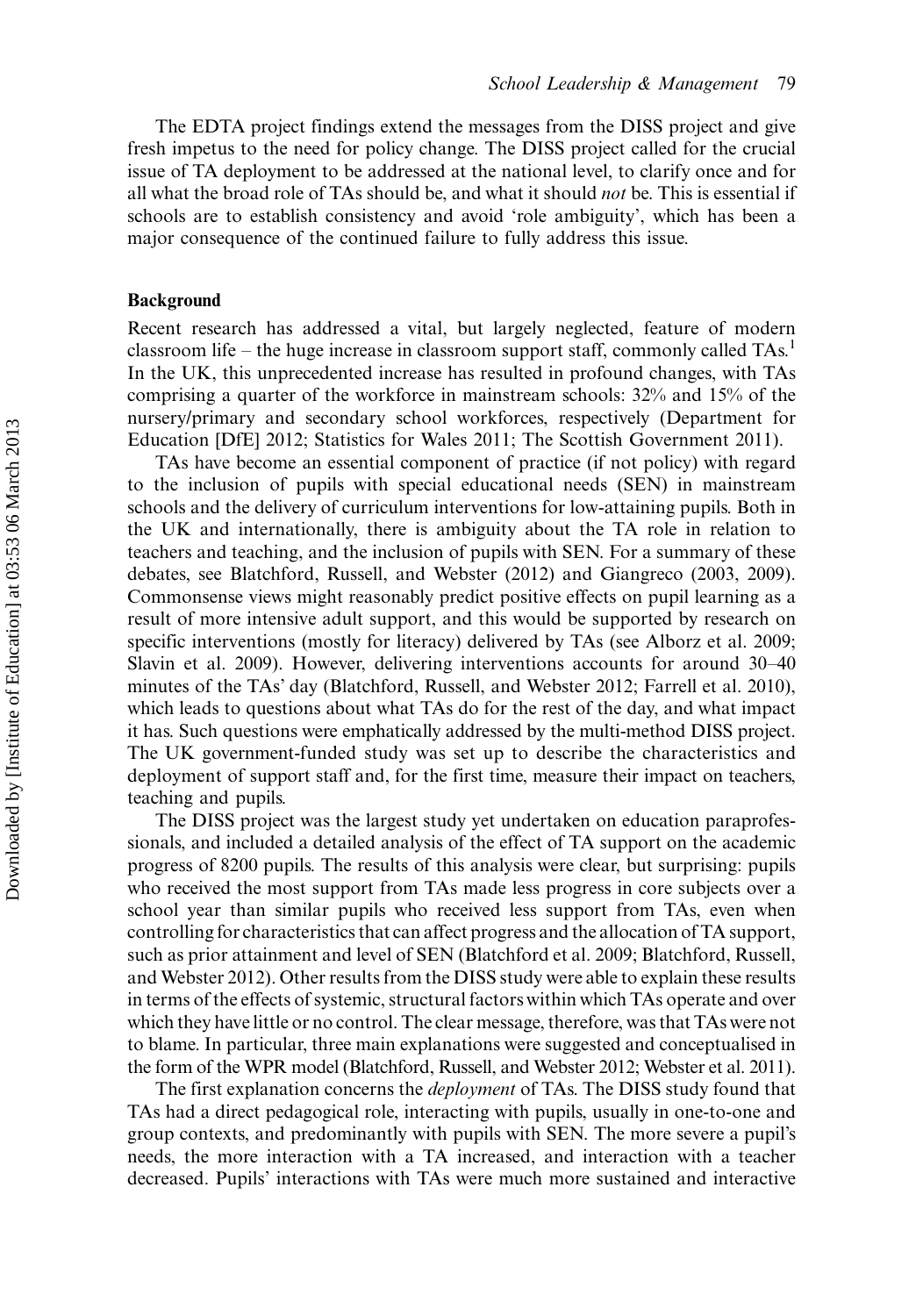than those they had with teachers. This might seem pedagogically valuable, but it also meant that TA-supported pupils became separated from the teacher, missing out on everyday teacher-to-pupil interactions and mainstream curriculum coverage. The second explanation concerns the nature of the interactions between TAs and pupils or what the DISS project referred to as practice. Detailed analysis of audio transcripts showed that TAs' interactions with pupils, compared with teachers, were: less academically demanding; had a greater stress on completing tasks; and tended to 'close down' rather than 'open up' talk linguistically and cognitively (Blatchford, Russell, and Webster 2012; Radford, Blatchford, and Webster 2011; Rubie-Davies et al. 2010). The third explanation, preparedness, concerns the widespread lack of both training and professional development of TAs and teachers, and day-to-day aspects of planning and preparation before lessons, and feedback afterwards, which were found in the DISS study, and are highly likely to have a bearing on learning.

As Michael Giangreco in the USA has argued (Giangreco et al. 2005), an implicit form of discrimination has developed as a result of the commonplace models of TA usage: the least able and most disadvantaged pupils receive less educational input from teachers than other pupils. The default position, in which pupils get  $\alpha$ dternative – not additional – support by TAs, lets down the most disadvantaged children. The DISS project findings led us to conclude that retaining the status quo regarding TA deployment is no longer an option. Strong views have been expressed about the appropriateness of retaining 'cost-ineffective' TAs following the present austerity measures affecting public finances (e.g. Bassett et al. 2010). Given that the full extent of the problem is now known, unless schools are provided with strong guidance on how to prepare and deploy TAs more effectively, it will be hard to defend against further accusations that TAs represent wasteful public spending.

#### The EDTA project

Despite the troubling findings from the DISS study on their impact, TAs have untapped potential. We have already mentioned summaries of evidence that show TAs have a positive impact on progress when they are specifically trained and prepared for curricular interventions (Alborz et al. 2009; Slavin et al. 2009), and we can add to this more positive findings from the DISS project on TAs' impact on teacher workload, classroom discipline, and the quality and amount of teaching teachers are able to achieve with a TA present (Blatchford, Russell, and Webster 2012). Furthermore, evidence from the analysis of TA impact on pupils' 'positive approaches to learning' (e.g. confidence, motivation) showed a clear positive effect in Year 9 (Blatchford, Russell, and Webster 2012).

In the absence of any substantive response from government agencies, the EDTA project was set up to respond to the urgent challenges raised by the DISS study. The EDTA project was based on the view that problems have arisen from assuming that TA support will lead to positive outcomes for pupils, yet there has been a failure to develop strategies to ensure this happens. Therefore, there was a pressing need for clear, well-informed guidance on effective ways of deploying and preparing TAs and teachers – and the DISS study clearly suggested where changes were needed, in the form of the conceptually and empirically robust framework of the WPR model.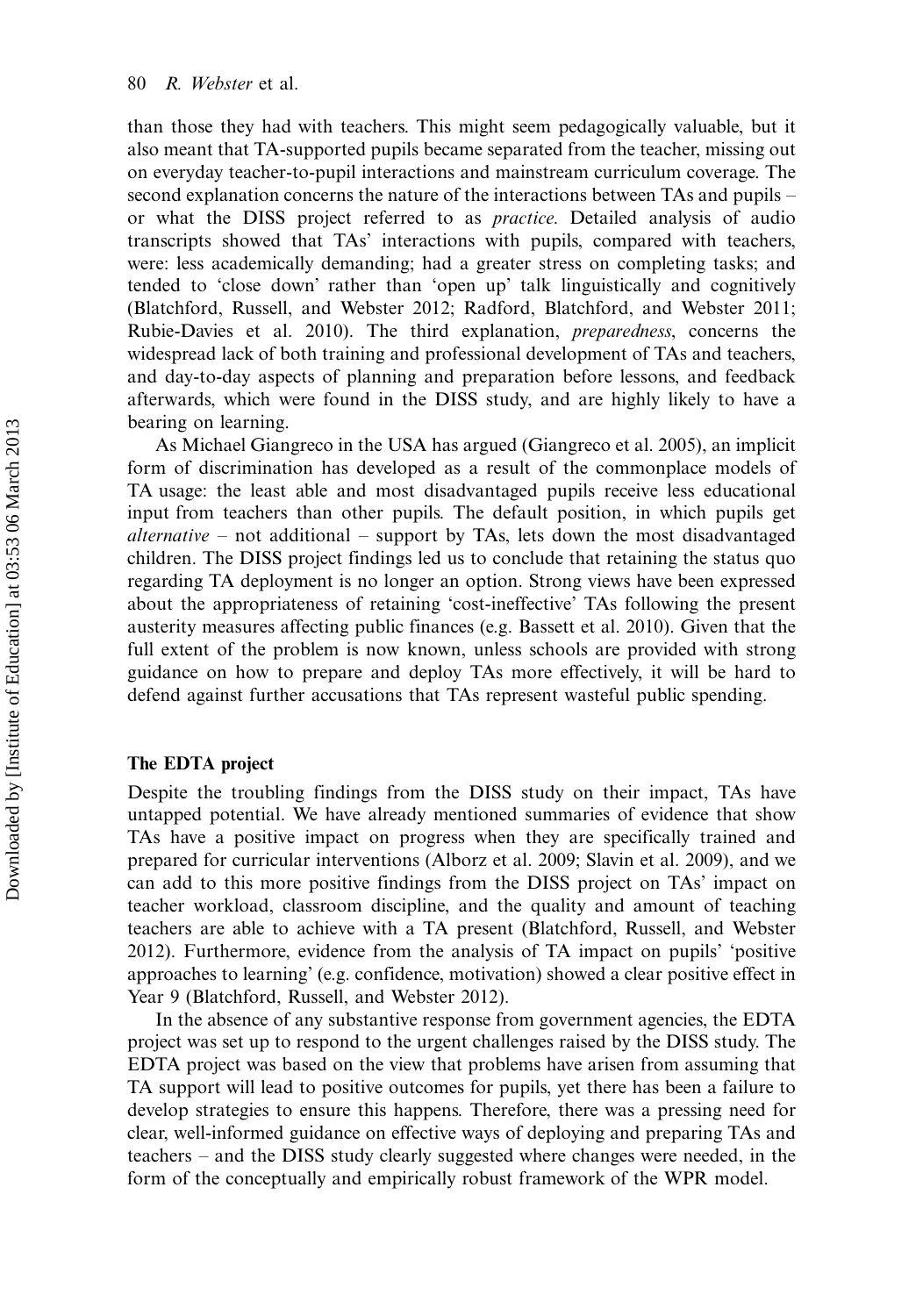#### Method

The EDTA study was a collaborative research project, in which the authors worked with school leaders, class teachers and TAs to develop strategies for effective TA preparation, deployment and practice, under normal circumstances and funding arrangements. The strategies and the processes by which they were developed and implemented were evaluated in terms of a descriptive pre-post evaluation using mixed methods. The main research question was whether involvement in the intervention (i.e. the process of collaboration, action-planning, conducting trials, reflection and review schools engaged in, and structured using the WPR model, over the school year) led to more effective deployment, preparation and practice of TAs. In particular, the evaluation focused on the extent to which the following changed in each school:

- Teachers' deployment of TAs, in terms of which pupils were supported (e.g. pupil ability) and in which contexts (e.g. one-to-one; in groups).
- Teachers' role relative to TAs (which pupils were supported and in which contexts).
- The time for and quality of TAs' pre-lesson preparation and feedback.
- TAs' subject and instructional knowledge.
- The nature and quality of TAs' interactions with pupils.

The study did not measure the impact on pupil outcomes because sufficient time was needed to define, develop and test better models of practice. Such conditions would not have been conducive to a fair test. A further aim of the project was to produce a book of guidance based on the strategies developed by schools.<sup>2</sup>

The EDTA project had two integrated phases of development and evaluation. Full details can be found in the project final report available online (Blatchford, Webster, and Russell 2012).

#### Development phase

The main strategy was to involve schools in the examination of the conceptual and practical aspects of TA deployment and  $-$  in collaboration with the authors and through small, local, authority-level communities of practice develop and evaluate strategies for improving TA effectiveness. The three core components of the WPR model provided the focal points for the work conducted each term, beginning with preparedness, then deployment, then practice. Participants developed trials best suited to their own context and staffing structures. This work was then supported in schools by the authors. At the end of each term, participants in each local authority (LA) attended a debriefing meeting. In this way, there was a collaborative and incremental building of practices, informed by a general research framework, tested locally, and which led to the development of strong suggestions about effective methods of TA preparation and deployment.

# Evaluation phase

The school visits served a dual purpose: in addition to being the mechanism for the authors to work directly with teachers and TAs on the development trials, they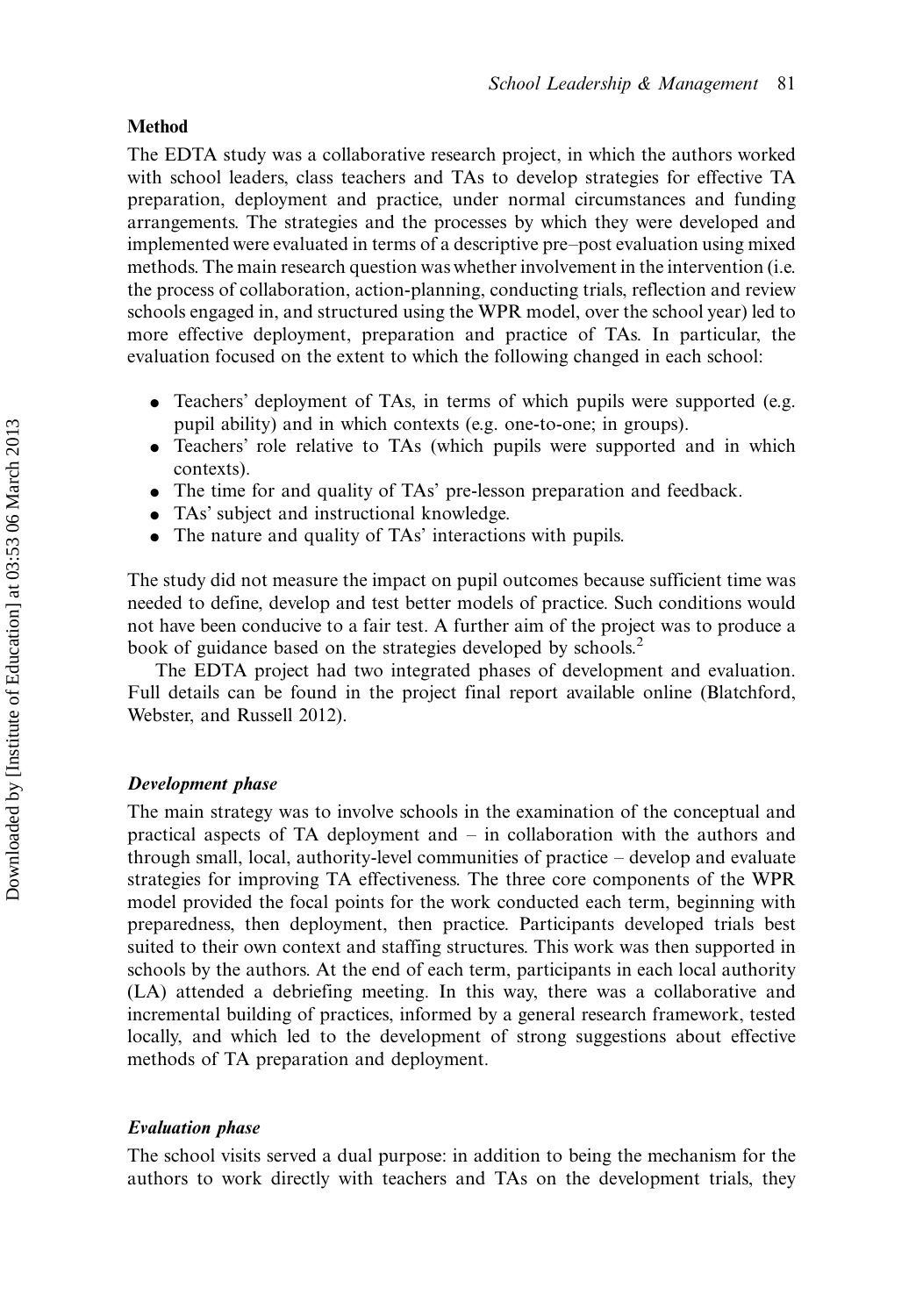provided the opportunity to collect the data required to formatively evaluate them. The project evaluation adopted a within-school comparative approach, seeking to compare new models developed through the collaborative work with schools with existing models of TA deployment and working arrangements (as observed in preintervention visits and based on the results of the DISS study). The evaluation was based on the synthesis of data collected from multiple sources (described below).

#### Sample

The intervention took place over 2010/2011 in 10 schools (six primary, four secondary) in two LAs in England. An open call was made to schools in two LAs (via a central LA contact) for expressions of interest to take part in the study. Participating schools were then selected from the interested schools with the assistance of the LA contact to achieve as representative a sample as possible, in terms of schools serving affluent and less affluent communities, small rural and large inner-city schools.

Two pairs of teachers and TAs, plus at least one member of senior staff (e.g. head teacher, deputy head teacher or SEN coordinator), were enlisted from each school. There were 50 participants overall: 12 primary teachers and 12 primary TAs; 8 secondary teachers and 8 secondary TAs; and 10 senior leaders.

The TAs involved broadly fitted the profile of TAs nationally, in terms of their gender, age and qualifications (see Blatchford, Russell, and Webster 2012). They were predominantly women aged 35 and over, and the majority of TAs (72%) had qualifications at or below GCSE level. At the start of the project (September 2010), three-quarters of TAs had at least four years' experience in post.

#### Sources of data collection

The project evaluation was based on the collection of information from audits, structured observations, semi-structured interviews and researchers' notes. The aim was to compare the situation at the beginning and end of the year through numerical data from the audits and observations, and to augment this with information on the processes that inhibited or enabled successful practice from the interviews and researchers' notes. More detail on the data collection tools (e.g. the audit scales) can be found in Blatchford, Webster, and Russell (2012).

#### Audits

Participants completed audits at the start and end of the project. They were asked to assess teacher/TA preparation and TA deployment and practice. School leaders' evaluations were at the school level; teachers' and TAs' evaluations were at the classroom level. Assessments were made according to a series of scales on:

- The opportunity for, and quality of, pre-lesson planning and post-lesson feedback between teachers and TAs.
- TAs' subject and instructional knowledge.
- TAs' performance management.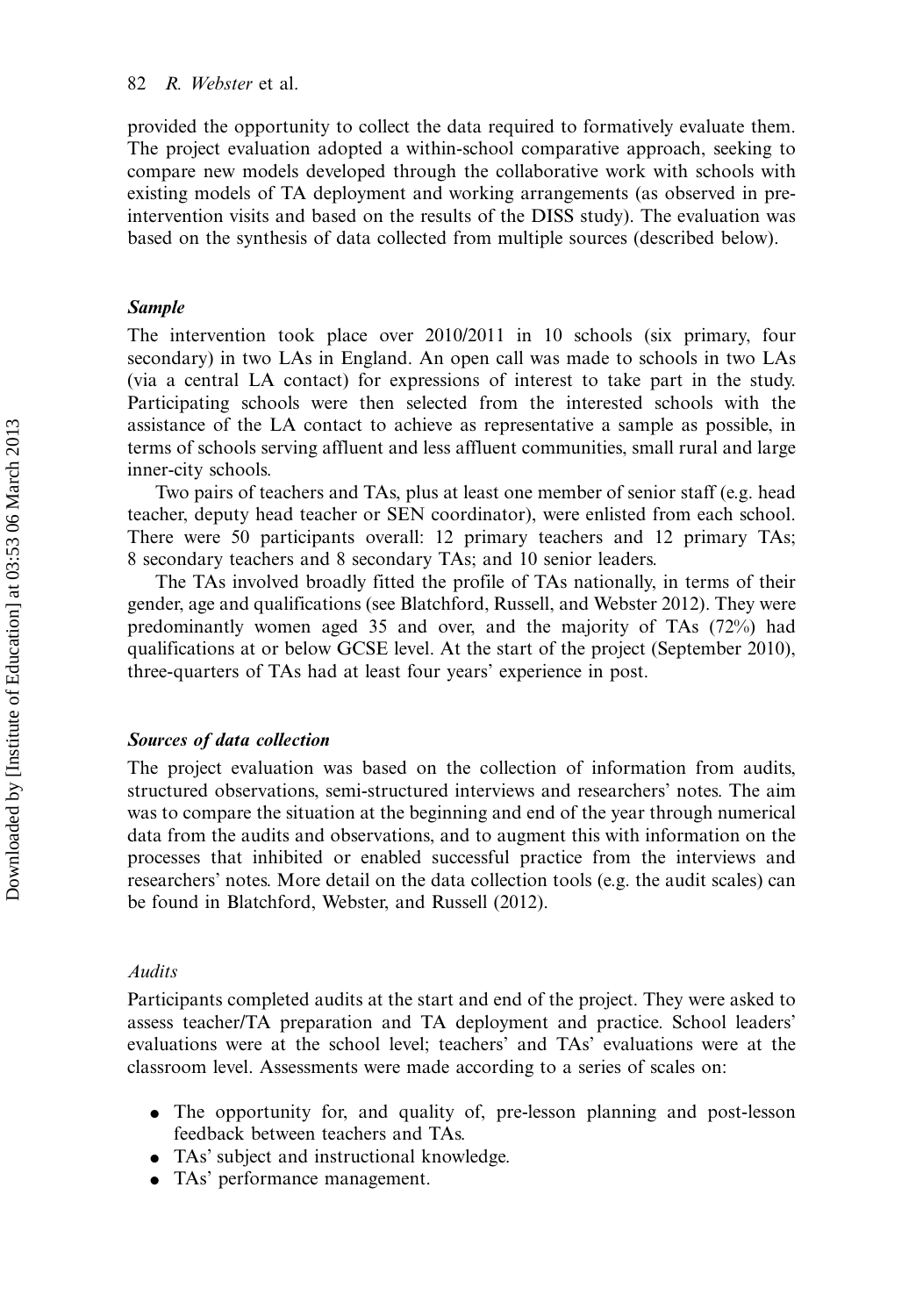Points at the lower end of the scales (scores of one or two) were associated with the least effective practice, and the points further up (four or five, in most cases) were associated with effective practice. The audits also invited open-ended comments, which were analysed according to the themes provided by the scales.

### Structured observations

The effects of the trials on TA deployment were objectively evaluated through quantitative observation data collected before and after the intervention. The structured observations schedule was a slightly amended version of that used in the DISS project, and so had proven reliability (Blatchford et al. 2009). Researchers observed at least one lesson per teacher–TA pair and summarised classroom activity within two-minute blocks. These data provide a systematic account of the work of teachers and TAs, in terms of:

- Their work context (e.g. with an individual pupil, with a group, leading the class; in or away from the classroom).
- The pupils they worked with (e.g. high-, middle- and low-attaining pupils and those with SEN).

In total, there were 1353 discrete observations (962 at primary; 391 at secondary).

# Interviews

Following the observations, one-to-one interviews were conducted with participants. Researchers explored audit responses and obtained more detailed information arising from the observations. The post-test interviews additionally asked participants for their overall experiences of taking part in the project. Interviews were recorded, then transcribed and analysed in terms of the broad structuring themes provided by the audits (e.g. TAs' subject and instructional knowledge) and observations (e.g. teachers' and TAs' work contexts).

# TA-to-pupil talk

Data on TA-to-pupil interactions were collected through qualitative notes made during the lesson observations and from interviews. These data helped determine the extent to which key features of TA-to-pupil talk, which we know from the DISS project are ineffective (e.g. emphasising task completion over learning), had been replaced with more productive types of talk.

### Researchers' notes

In addition to the formal evaluation, researchers asked teacher–TA pairs to evaluate the trials they had undertaken during half-termly discussions. Based on this and their own judgements from school visits, researchers drew together a document describing the main conclusions from the trials, and the nature of any facilitative or inhibiting factors to their success.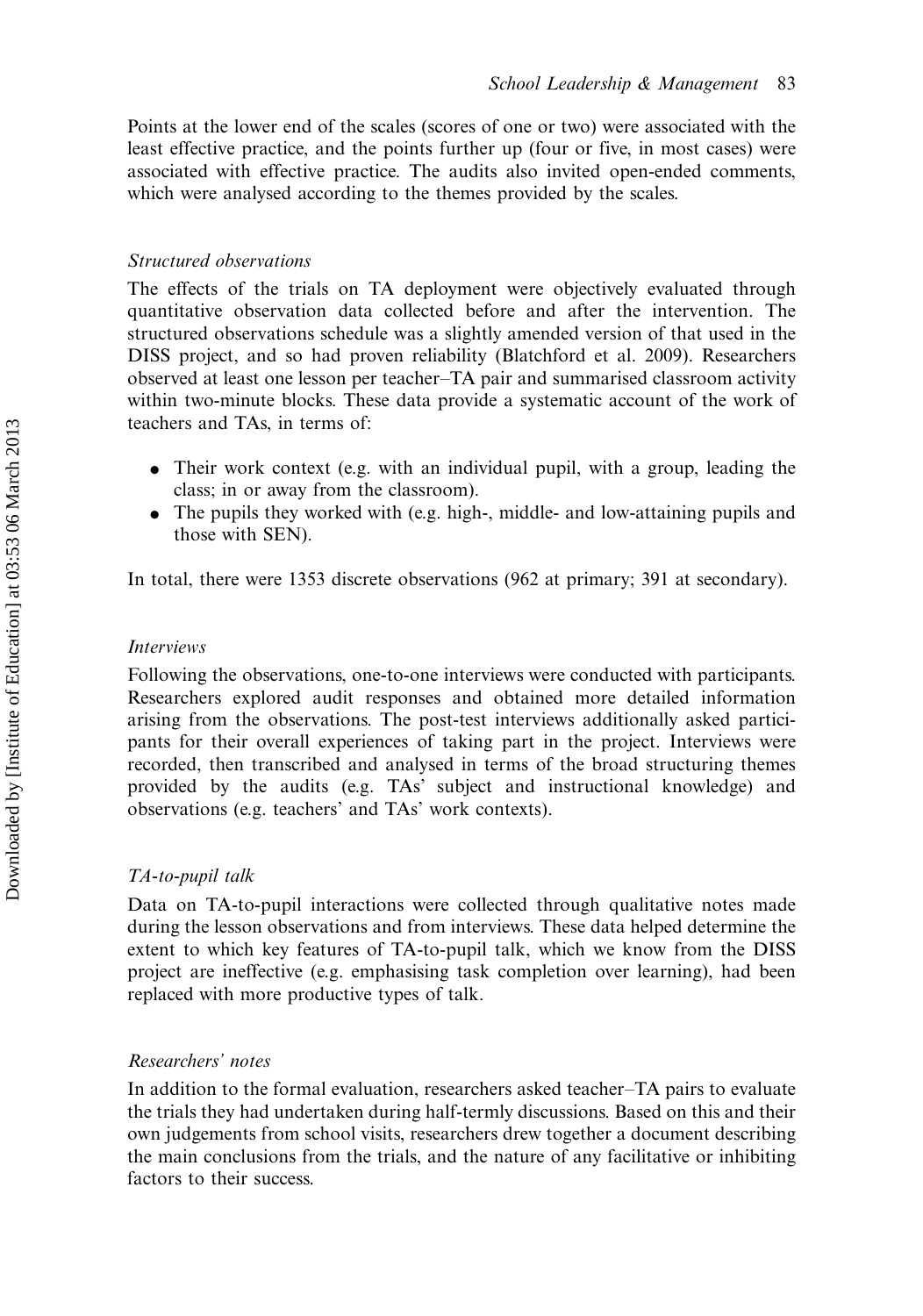#### 84 R. Webster et al.

### A note on potential researcher influence

The success of collaborative research may have as much to do with the presence of researchers as with the work achieved as a part of the intervention, so it is important to comment on this before our presentation of results. In the early stages of the project, consideration was given to the sustainability and replicability of the intervention. As the research team could not be involved in collaborating with schools if the programme were to be rolled out widely in future, it made sense to adopt a relatively light-touch approach, with the team remaining at arm's length over the duration of the study and restricting our role to discussions about approaches adopted and recording what went on in schools. As such, the research team adopted an 'outsider' position throughout. As such, the findings of the study can be seen very much as a result of the hard work undertaken by schools, not as a consequence of following the specific directions of the research team.

#### Results

The structured observations and audits were analysed numerically with appropriate statistical procedures and tests. Given the relatively small sample size, audit responses from all schools were combined in the analysis. Noteworthy differences between results for school phases are highlighted. Results are presented thematically; analysis of data from the audits, observations and interviews is organised in terms of the three main components of the WPR model (preparedness, deployment and practice), and designed to show the changes that took place as a result of the work conducted in each term, and cumulatively over the school year.

#### Preparedness

The vast majority of the trials conducted relating to preparedness concerned the dayto-day aspects of preparing TAs for lessons. Here we report on findings from the audit scales concerning the opportunity for, and quality of, pre-lesson planning and post-lesson feedback between teachers and TAs, plus TAs' subject and instructional knowledge.

# Planning and feedback time

There were five scales covering the planning and feedback. The responses, shown in Table 1, were aggregated and the criteria for each scale collapsed into two categories, reflecting more and less effective practice. At the pre-intervention stage, the majority of school leaders (82%), two-thirds of teachers and three-quarters of TAs characterised lesson preparation and feedback as less effective. Interviews revealed the lack of opportunity for teacher–TA communication, and the extent to which time to meet relied on TAs' goodwill (e.g. working beyond their contracted hours).

At the post-intervention stage, participants said that preparation and feedback systems had improved. The audit scores suggested a modest impact: half of participants reported a positive view of TA preparedness. Whilst there was room for improvement, these results somewhat underplay the impact of the trials. The interviews revealed how primary schools had found time within the school day or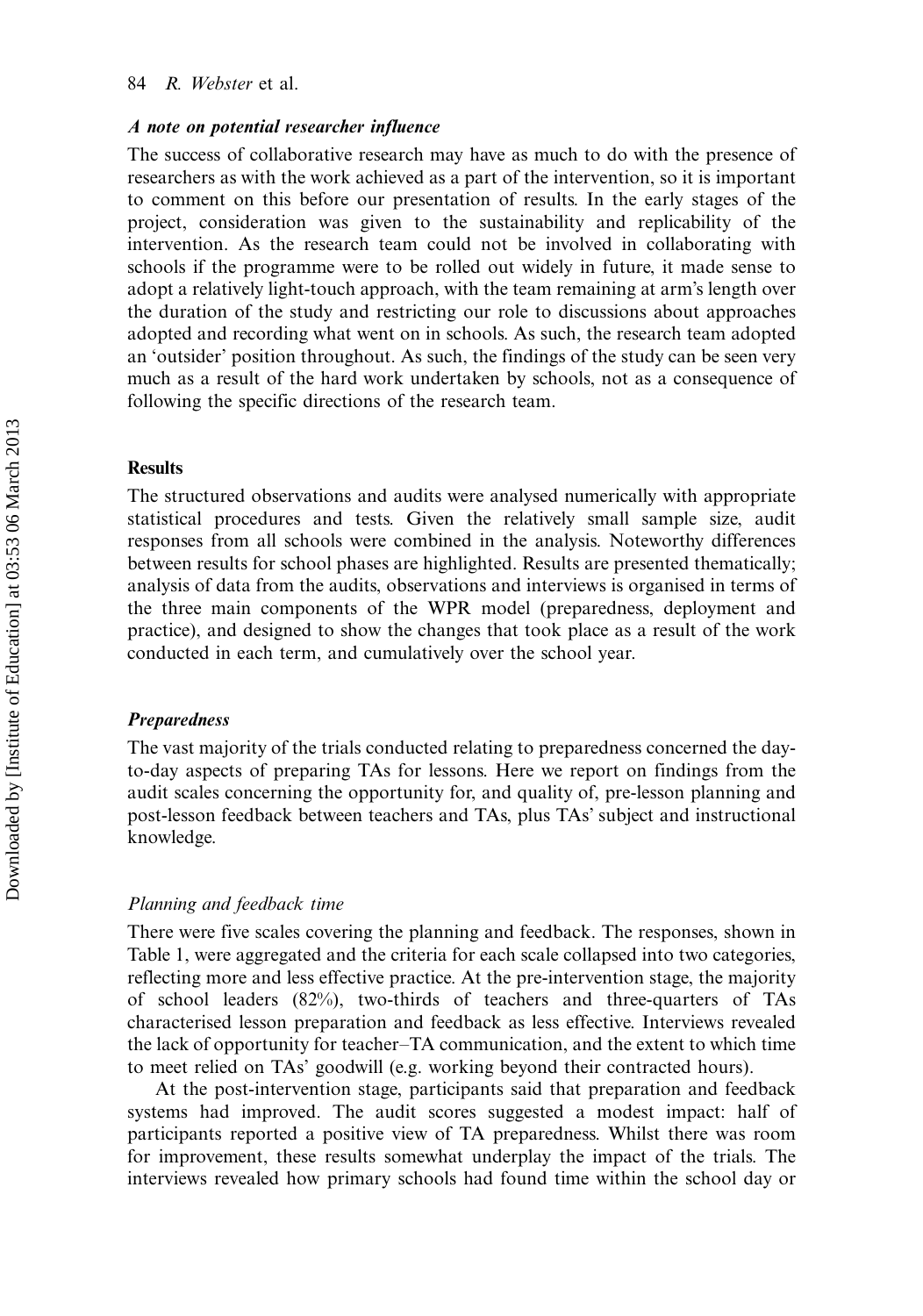Table 1. Audit responses to scales on planning and feedback.

|                                                                 | School leader view |                                                                                                                    | Teacher view        |          | TA view  |          |
|-----------------------------------------------------------------|--------------------|--------------------------------------------------------------------------------------------------------------------|---------------------|----------|----------|----------|
|                                                                 | $(\%)$             | Pre-intervention Post-intervention Pre-intervention Post-intervention Pre-intervention Post-intervention<br>$(\%)$ | $\frac{O(1)}{O(1)}$ | $(\%)$   | $(\%)$   | $(\%)$   |
| Little or no opportunity to meet,<br>limited information shared | 40 (82)            | 22(50)                                                                                                             | 64 (67)             | 38 (49)  | 73 (75)  | 41 (54)  |
| Allocated time to meet, detailed<br>information shared          | 9 (18)             | 22(50)                                                                                                             | 32(33)              | 40(51)   | 24(25)   | 35 (46)  |
| Total                                                           | 49 (100)           | 44 (100)                                                                                                           | 96 (100)            | 78 (100) | 97 (100) | 76 (100) |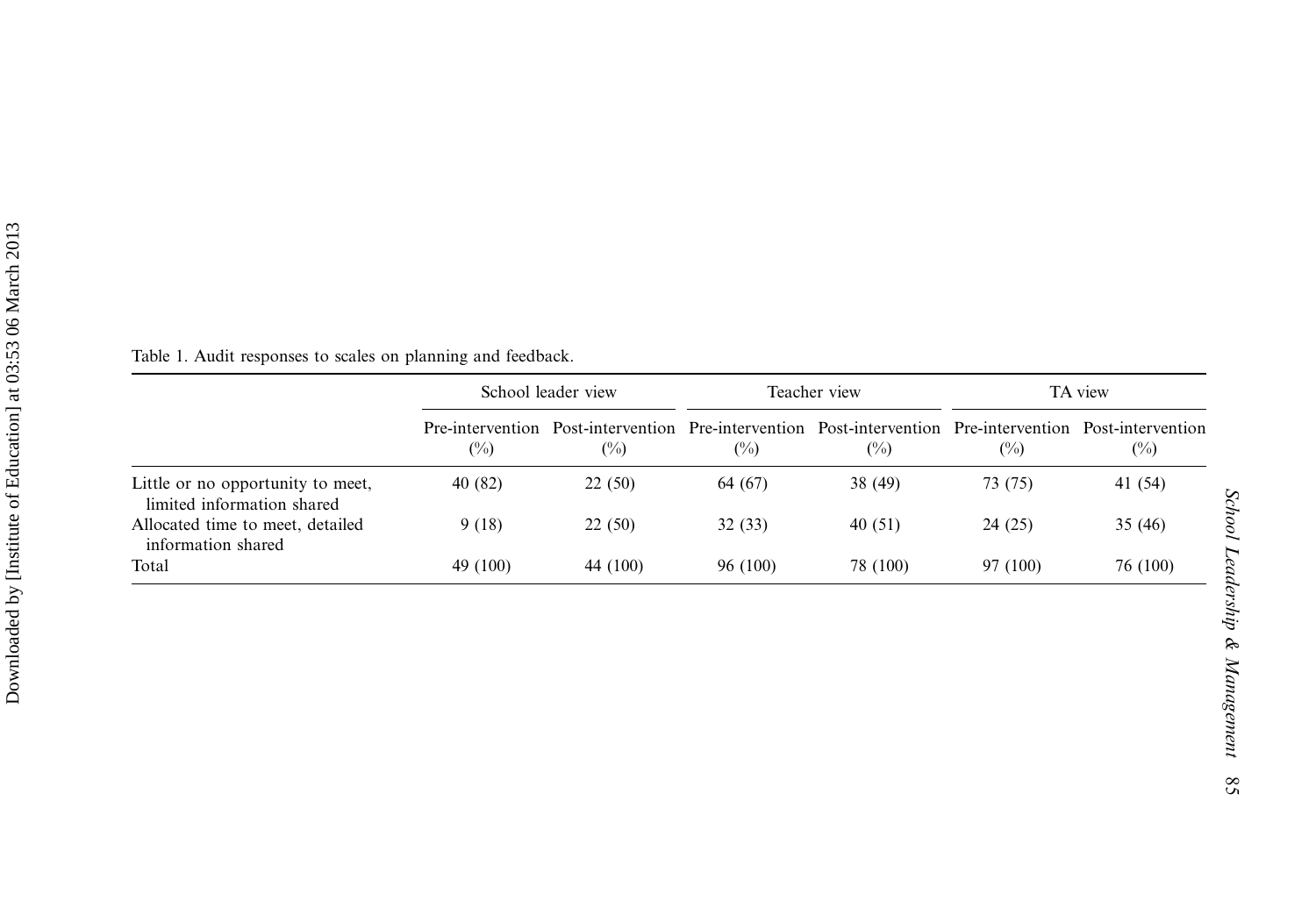modified TAs' hours of work in order to create teacher-TA liaison time. Secondary schools found it harder to implement and sustain similar changes, due to the greater number of classes and teachers that TAs worked with across the week. Creating time to meet remains a perennial problem for schools, tied to TAs' contracts and, moreover, salaries; creating liaison time was associated with extending TAs' hours and increasing their pay. The goodwill of TAs remained, in a number of cases, integral. However, as one primary school leader explained, reconfiguring, rather than expanding, existing hours may contribute to improving TAs' effectiveness:

With money at a premium, you employ TAs for direct contact with children. But if that's not having an effect, maybe then taking quarter of an hour off that and giving them a quarter of an hour at the beginning of the day to talk to teachers about what they want them to do, might have a better impact. I think that's something we've learnt from doing it. (Primary school leader)

### Quality of lesson preparation

The development trials on preparedness also addressed the quality of information shared with TAs (e.g. teachers' lesson plans). Results from the pre-intervention audits showed that the quality of lesson planning was a greater issue for TAs than for teachers. Consistent with what we have already stated, a lack of time was cited in interviews as the reason why TAs found themselves 'under-prepared'. The situation seemed most acute in secondary schools, where TAs (much as they did in the DISS project) described going into lessons 'blind' (Blatchford, Russell, and Webster 2012).

At the end of the project, the view expressed by participants was that the quality of lesson preparation and feedback had improved. TAs in both phases had benefited from teachers providing more detailed lesson plans and, in some cases, additional material in advance of lessons. Teachers, through their lesson plans, not only made their expectations of TAs clearer, but avoided situations where TAs went into lessons blind. Any concerns that having to give greater thought to the TA's role in the lesson created extra work were offset by the advantages teachers noticed as a result of making this effort:

I think the benefits outweigh any extra work ...I think to start with, it's a short-term steep learning curve, and then when you actually see the benefit, you think, 'How could I ever go back?' No way. I couldn't at all actually! (Primary teacher)

The effect such improvements had on TAs was profound. The following comment was typical:

I feel more confident ...sharing the learning objectives and what needs to be achieved and who to focus on, just means I'm just much more aware of where to be. (Primary TA)

### TAs' subject and instructional knowledge

The audit asked respondents to describe the main ways in which TAs obtained subject knowledge, general instructional techniques and strategies for supporting pupils with SEN (referred to collectively here as 'knowledge'). Four options were provided, ranging from picking information up from teachers' whole class delivery (considered least effective practice), through reading lesson plans (if provided), to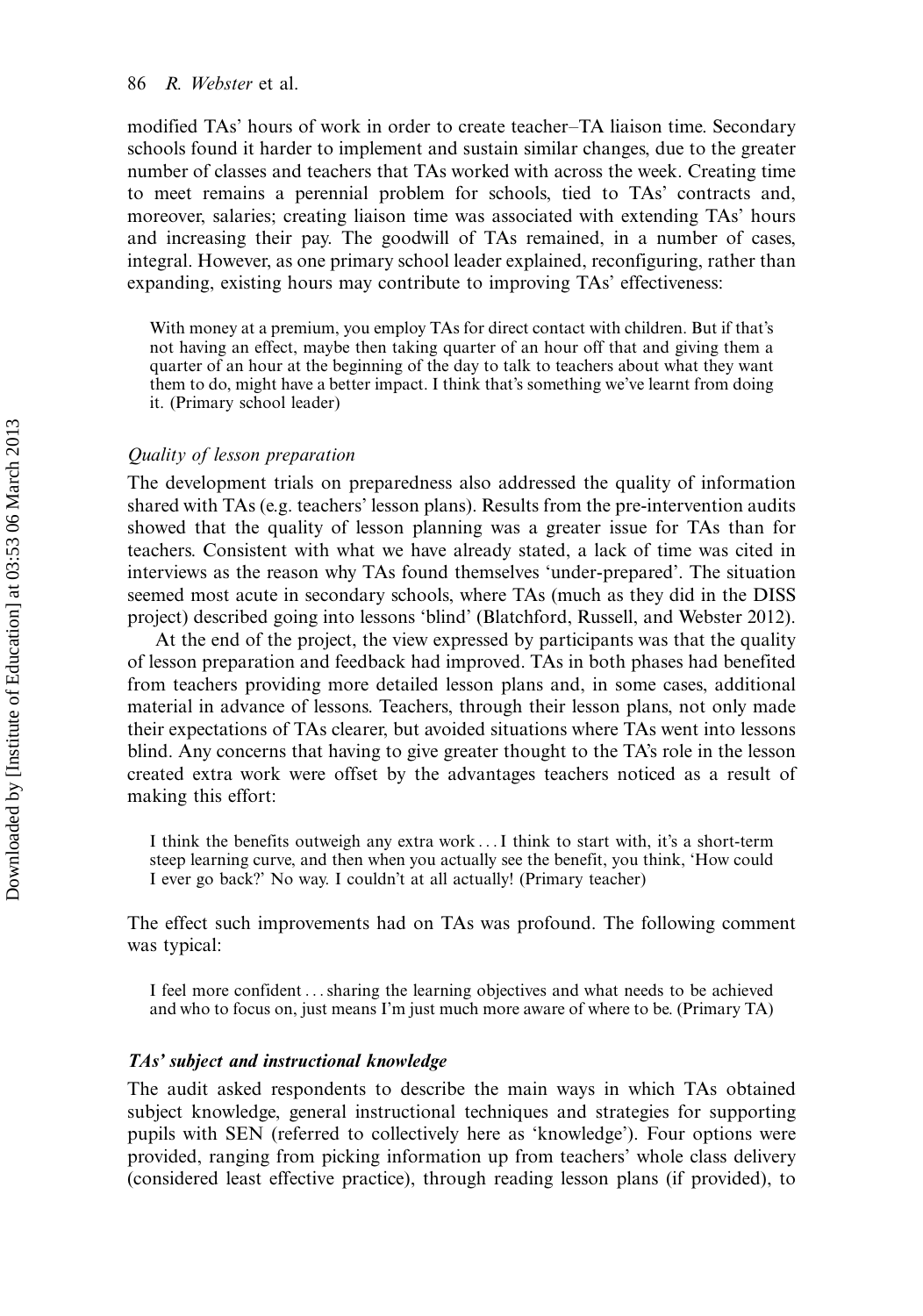informal and formal types of training (considered most effective). The preintervention results (which collated data from three scales) showed that 70% of school leaders' responses suggested that TAs' preparation was at the more effective end of the scale, with knowledge being gained from discussions with teachers and SEN specialists and targeted training. However, this was not completely shared by teachers and TAs, whose responses were fairly evenly split. Responses from teachers and TAs suggest that 'tuning in' to the teacher's classroom talk was the common means of knowledge transfer (teachers: 34%; TAs: 27%). A similar picture was found in the DISS study (Blatchford, Russell, and Webster 2012).

The post-intervention audit responses from teachers and TAs gave the clearest and most reliable indication of the impact of the trials aimed at improving this situation. Encouragingly, responses suggested that TAs relied less on tuning in to whole class input (teachers:  $15\%$ ; TAs:  $20\%$ ), and instead got the information they needed from quality lesson plans and conversations with teachers.

#### Deployment

Here, we report on how, over the school year, school leaders challenged the existing models of TA deployment and the rationales that underpinned these decisions, and how teachers changed the ways in which they used TAs in the classroom. We do this by drawing on the interview data and open-ended audit comments, but our explanation of changes at the classroom level also makes use of findings from the structured observations of teachers and TAs.

#### School level deployment

In line with results from the DISS project, comments from the pre-intervention interviews revealed a lack of a school-wide agreement on the role of TAs, which led to inconsistency and variation in the way teachers deployed TAs. The situation was most acute in secondary schools. In the minds of many secondary teachers, the purpose of the TA role was inextricably connected with meeting the needs of pupils with SEN, under the auspices of the Learning Support (LS) department (the base in and from which TAs worked, and where these pupils were withdrawn for interventions). Where pupils with a statement of SEN were allocated TA support, teachers shifted their responsibility for these pupils to TAs. Consequently, teachers increased both their distance from such pupils and their reliance on TAs:

I am hearing things and seeing things from teachers who are essentially giving up and just saying, 'I don't know what to do with them. That child is your responsibility. I don't know how to include them in my lesson'. (Secondary TA)

There had been no significant challenge to the fundamental nature and purpose of TA deployment, which was raised as part of the intervention: TAs retained a pedagogical role. But it was clear that participation in the project had a profound effect on school leaders and teachers in terms of the ways in which they conceptualised TA deployment in service of learning. Senior leadership teams initiated review processes and began thinking more strategically about the purpose of the TA role and expectations in terms of pupil outcomes.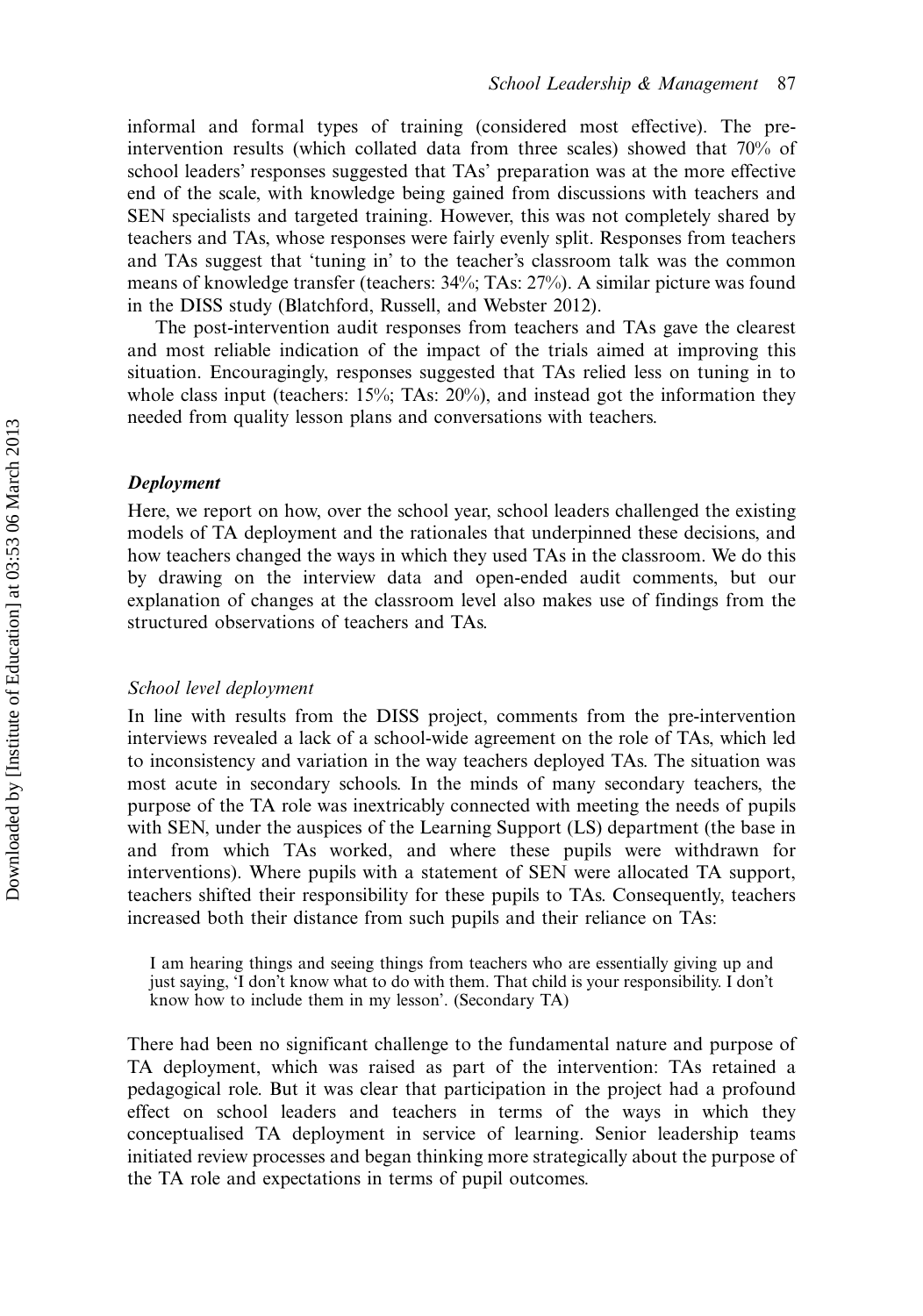Based largely on the successes of the classroom trials (see below), at the end of the project, schools were preparing to roll out the practices developed through the trials across the school in the forthcoming academic year. TAs were being used as advocates among the workforce for the benefits of the changes brought about by the project. However, there remained a sense amongst TAs that they were needed to work with low-attaining pupils and those with SEN. As one primary school leader described it, TAs are 'genetically hard-wired to help them'. Participants acknowledged that altering such entrenched attitudes will take time, but involvement in the project had at least brought these issues into the open, and schools must be given considerable credit for beginning to think through ways to address sensitive and complex issues associated with teachers' separation from, and (at worst) abdication of responsibility for, pupils with SEN.

#### Classroom-level deployment

Data from the structured observations describe the key ways in which the roles of teachers and TAs in the classroom changed as a result of involvement in the project. We illuminate these results with comments from the interviews and open-ended audit questions to show the extent and effect of the changes introduced.

The most significant change to the way in which TAs were deployed concerned the way in which TAs were more active in lessons. The observation system used in the EDTA project was based on one used in the DISS study, but was refined in such a way that it could capture more reliably instances where TAs were 'passive' – that is, when they were part of the class audience, listening to the teacher. The preintervention observations revealed that TAs were passive for half the time they were in the classroom. This is largely explainable in terms of the extent to which teachers spent more than half of their time leading the whole class (60%). In such circumstances, the TA's role is restricted:

You're just kind of not doing anything, and the teacher's stood there reading from a book ... you know you can't really do an awful lot, can you? If that goes on for near enough the whole lesson, what can you do? (Secondary TA)

The post-intervention observations revealed far fewer instances of TAs being passive  $(18\% \text{ vs. } 31\% \text{ at the pre-intervention stage})$ . This was significant, as teachers had reduced  $-$  from almost a third to less than a fifth  $-$  the proportion of time in which TAs were essentially unused during lessons. This was in part helped, in secondary schools, by teachers spending less time leading the whole class and creating more time for adults to work with small groups. Another promising model of classroom organisation, observed in wider use at the post-intervention stage, was for the teacher to work with an individual or group while the TA kept order by roving around the classroom:

The teacher works with a small focus group and the TA roves the classroom, addressing general needs and ensuring children are on task. This has taken time to embed, but it works well. (Primary teacher)

In terms of which pupils adults worked with, the pre-intervention observations were very much in line with findings from the DISS project. As the data in Table 2 show,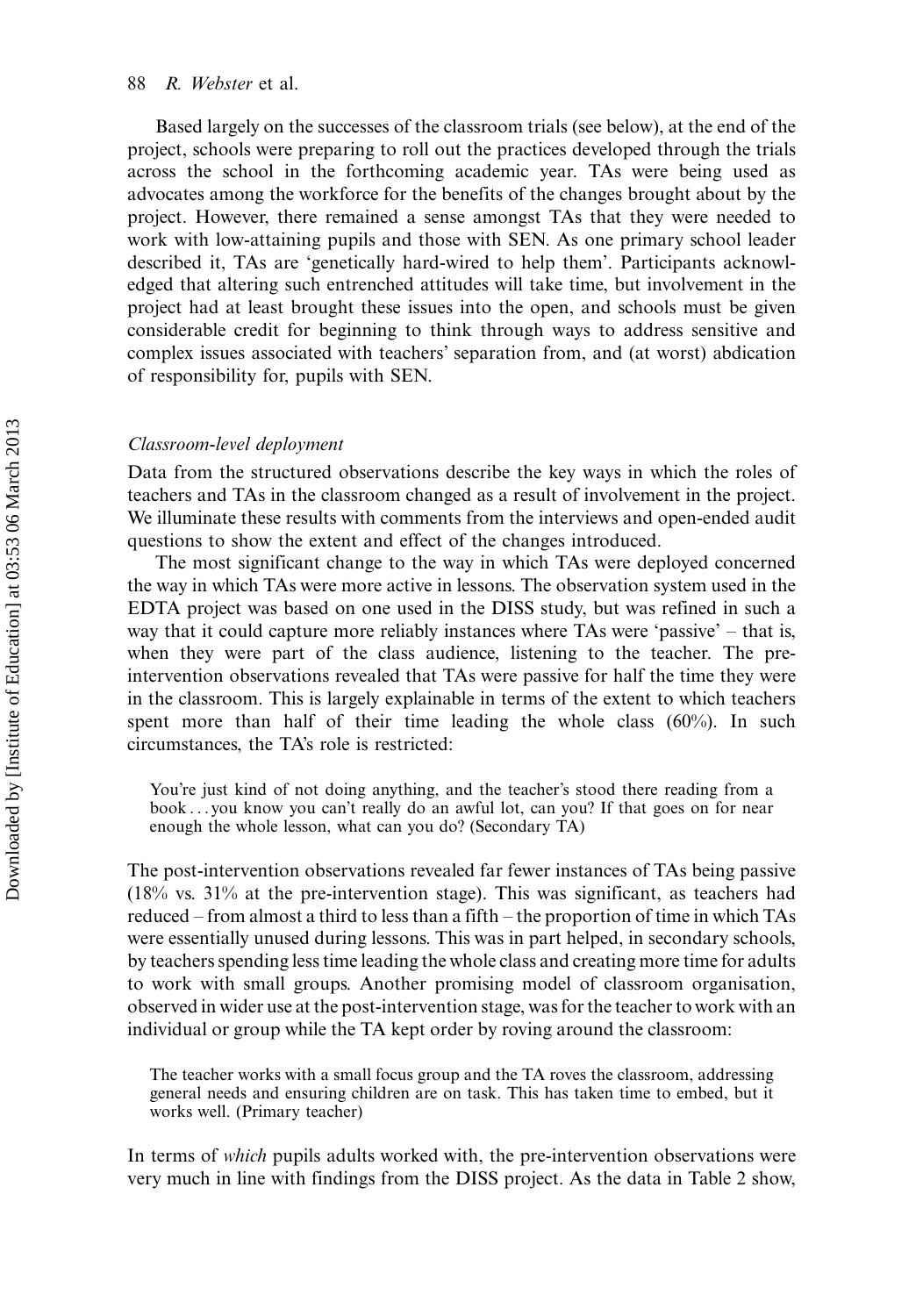|                               | Primary TAs                |                             | Secondary TAs              |                             | Total                      |                             |
|-------------------------------|----------------------------|-----------------------------|----------------------------|-----------------------------|----------------------------|-----------------------------|
|                               | Pre-intervention<br>$(\%)$ | Post-intervention<br>$(\%)$ | Pre-intervention<br>$(\%)$ | Post-intervention<br>$(\%)$ | Pre-intervention<br>$(\%)$ | Post-intervention<br>$(\%)$ |
| High attainment               | 24(7)                      | 51 (26)                     | 0(0)                       | 0(0)                        | 24(5)                      | 51 (18)                     |
| Middle attainment             | 118 (34)                   | 64 (33)                     | 2(2)                       | 0(0)                        | 120 (26)                   | 64 (22)                     |
| Low attainment/<br><b>SEN</b> | 191 (54)                   | 68 (35)                     | 98 (82)                    | 46 (47)                     | 289(61)                    | 114 (39)                    |
| Mixed attainment              | 18(5)                      | 10(5)                       | 19(16)                     | 51 (53)                     | 37(8)                      | 61 (21)                     |
| Total                         | 351 (100)                  | 193 (100)                   | 119 (100)                  | 97 (100)                    | 470 (100)                  | 290 (100)                   |

Table 2. Results from structured observations on the pupils supported by TAs.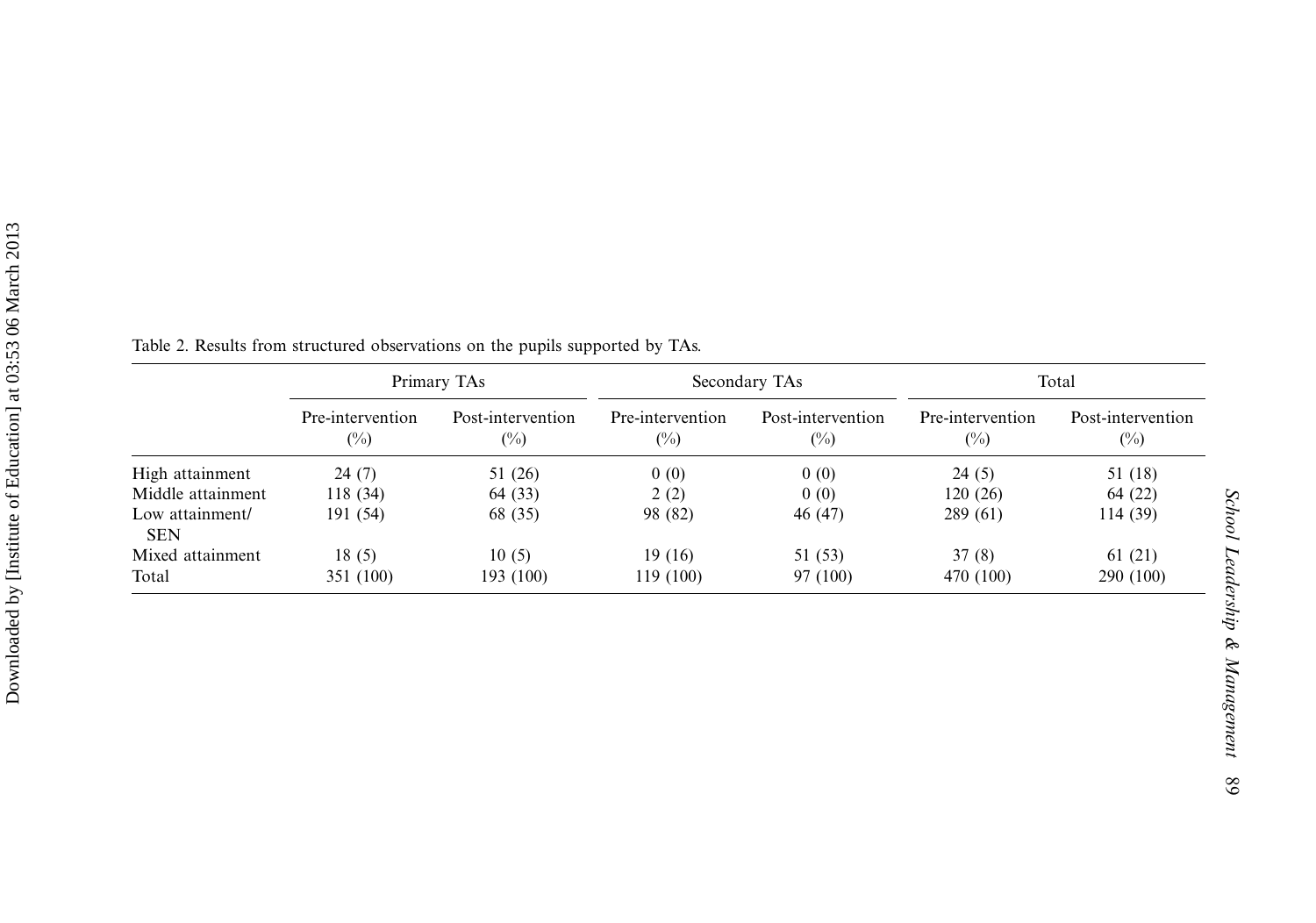TAs tended to work with low-attaining pupils and those with SEN (primary: 54%; secondary: 82%). Perhaps one of the most significant findings from the EDTA project was that by the post-intervention stage, TAs were spending much less time with low-attaining pupils and those with SEN (primary:  $35\%$ ; secondary:  $47\%$ ). Primary TAs switched to spending over half their time working with middle and high-attaining pupils (59%). We note that setting was used in all secondary schools, and TAs were rarely deployed to work in sets other than those containing lowattaining pupils and those with SEN. However, as in primary classrooms, secondary TAs were far more likely to work with a mix of pupils in these classes (53%), and not just with those who struggled most.

Indeed, as TAs were deployed to work with other pupils, teachers spent more time working with low-attaining pupils and those with SEN. Involvement in the project prompted teachers to challenge their own practice and consider how the classroom could be organised more effectively in order to ensure that pupils receive equal amounts of teacher time across the school week, and thereby mitigate some of the negative effects of having too much adult support (e.g. dependence). Working more often with the needier pupils greatly improved and enriched teachers' understanding of their learning needs and progress:

I've really enjoyed sitting with specific groups through either literacy or maths... because I get so much more feedback ...That's been so great, so beneficial. (Primary teacher)

# **Practice**

The audit data were not particularly instructive in terms of describing the changes to TA practice (i.e. their interactions with pupils) that took place over the year, which may indicate problems with the clarity and/or validity of this particular section of the audit instrument. A somewhat more accurate, though admittedly less systematic, picture of TA practice emerged through analysis of qualitative observation notes on TAs' interactions with pupils, which were made at the same time as the structured observations. We were interested in determining the extent to which key features of TA-to-pupil talk, which we know from the DISS project are ineffective (Blatchford, Russell, and Webster 2012; Radford, Blatchford, and Webster 2011; Rubie-Davies et al. 2010), had been replaced with more productive types of talk. The types of talk of interest were:

- Closing down talk (e.g. closed questions and leading statements; supplying answers).
- Emphasising task completion rather than learning and understanding.
- 'Stereo teaching' (e.g. repeating, more or less exactly, teacher talk, moments after teacher has spoken).
- Providing inaccurate or vague explanations of instructions, processes and concepts.

The impression obtained from observation notes was that TA-to-pupil talk typically reflected two of the main findings found in the DISS project analyses: firstly, that TAs tend to 'close down' the talk to pupils, rather than open it up; and secondly, that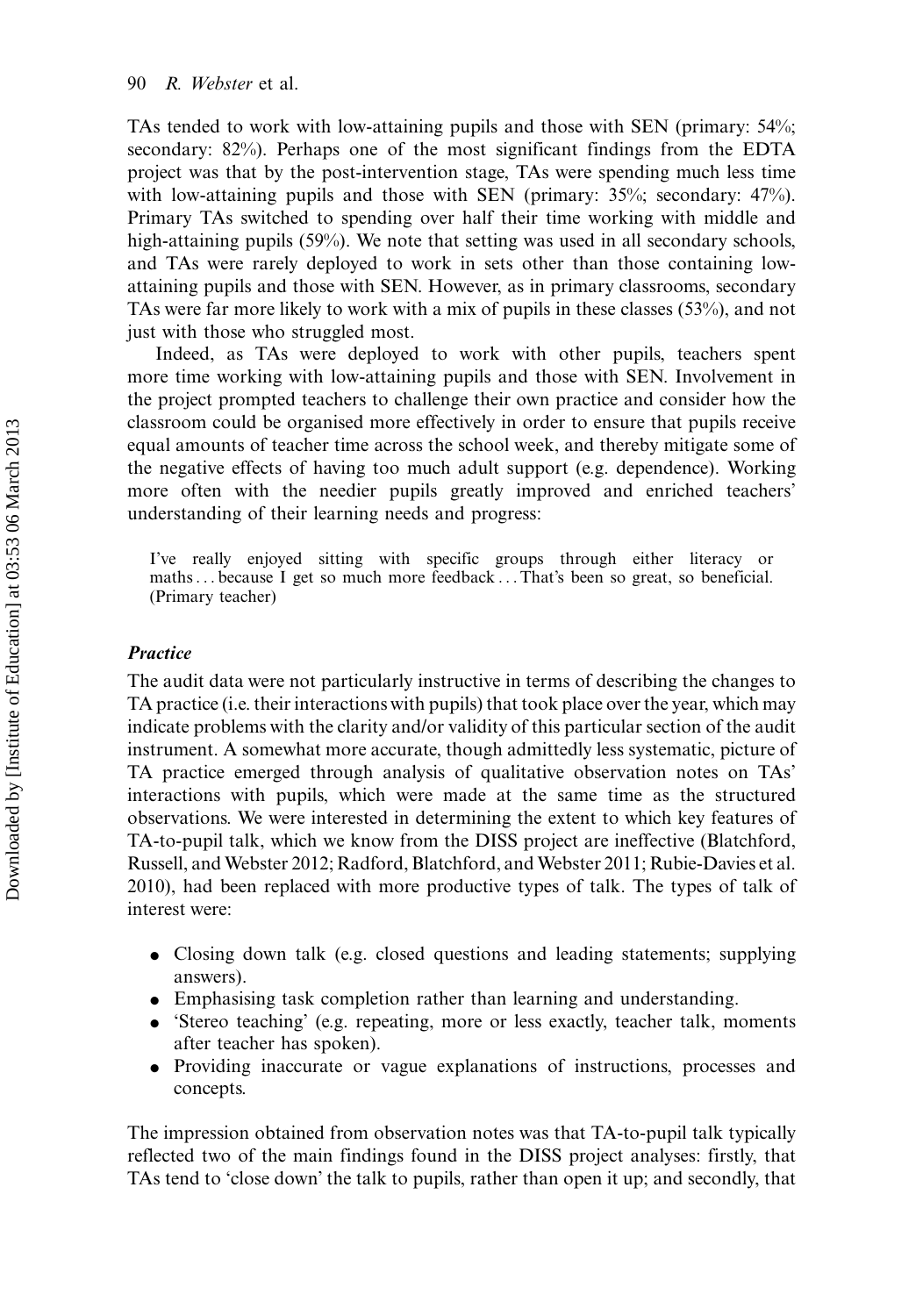TAs tend to prioritise task completion over learning and understanding. The interview data revealed that compared with TAs, school leaders were more aware of TAs' tendency to provide answers or heavy prompts, rather than making the most of opportunities for learning. As found in the DISS project, such talk was often characteristic of TAs' emphasising task completion rather than learning:

The teacher's trying to see if they've learnt anything, whereas the TA's trying to see if they've done anything. (Secondary SENCo)

In primary schools, the tendency towards 'stereo teaching' was particularly noticeable, most likely as a result of the TA sitting next to pupils during the teachers' class input. In such instances, the pupil was in effect hearing the voices of two adults talking simultaneously, very often about the same thing. In secondary schools, TAs tended to situate themselves at the side of the room whilst the teacher addressed the class, and so were often too far away to have such interactions. Observations revealed few attempts overall to open up pupil talk by TAs, though TAs had fewer opportunities than teachers to engage in this sort of talk (e.g. when the teacher is addressing the whole class, of which the TA is part, this type of more expansive talk is less appropriate). Therefore, interactions with pupils  $-$  typically those with SEN and low-attaining pupils  $-$  tended to consist of simplifying language and making the teacher's talk more accessible. There were no instances of TAs providing inaccurate or vague explanations of instructions, processes and concepts.

The trials relating to practice were introduced during the last term of the project, and so had the least time to bed in. The difficulty of identifying substantive change is likely to have been compounded by the fact that changing TAs' talk to pupils is particularly challenging. Evidence from the interviews suggested that there could be resistance to change, because TAs' practice was so ingrained or 'hard-wired':

TAs aren't likely to leave their comfort zone of behaviour, motivation and repeating of chunks of instructions. (Secondary SENCo)

In the pre-intervention observations, TAs were observed promoting pupil independence by withdrawing more often and using prompts to remind pupils of alternative strategies for self-help (e.g. checking that they had thoroughly read the question, or asking a peer for help). Schools sought to build on these features of talk through their trials:

We've looked at the importance of questioning. Every TA has been given a selection of prompt questioning words and what might be appropriate, what might not be so appropriate, and how we can broaden depending on the topic or the theme that we're looking at  $-$  to stimulate the children; not to give them answers. (Primary TA)

Encouragingly, by the end of the project, there was evidence that these trials were beginning to pay dividends, in terms of improving the quality of TAs' questioning skills:

I've picked up improved language and support and independence of pupils... [TA] has just come on in leaps and bounds with her confidence with her questioning. Because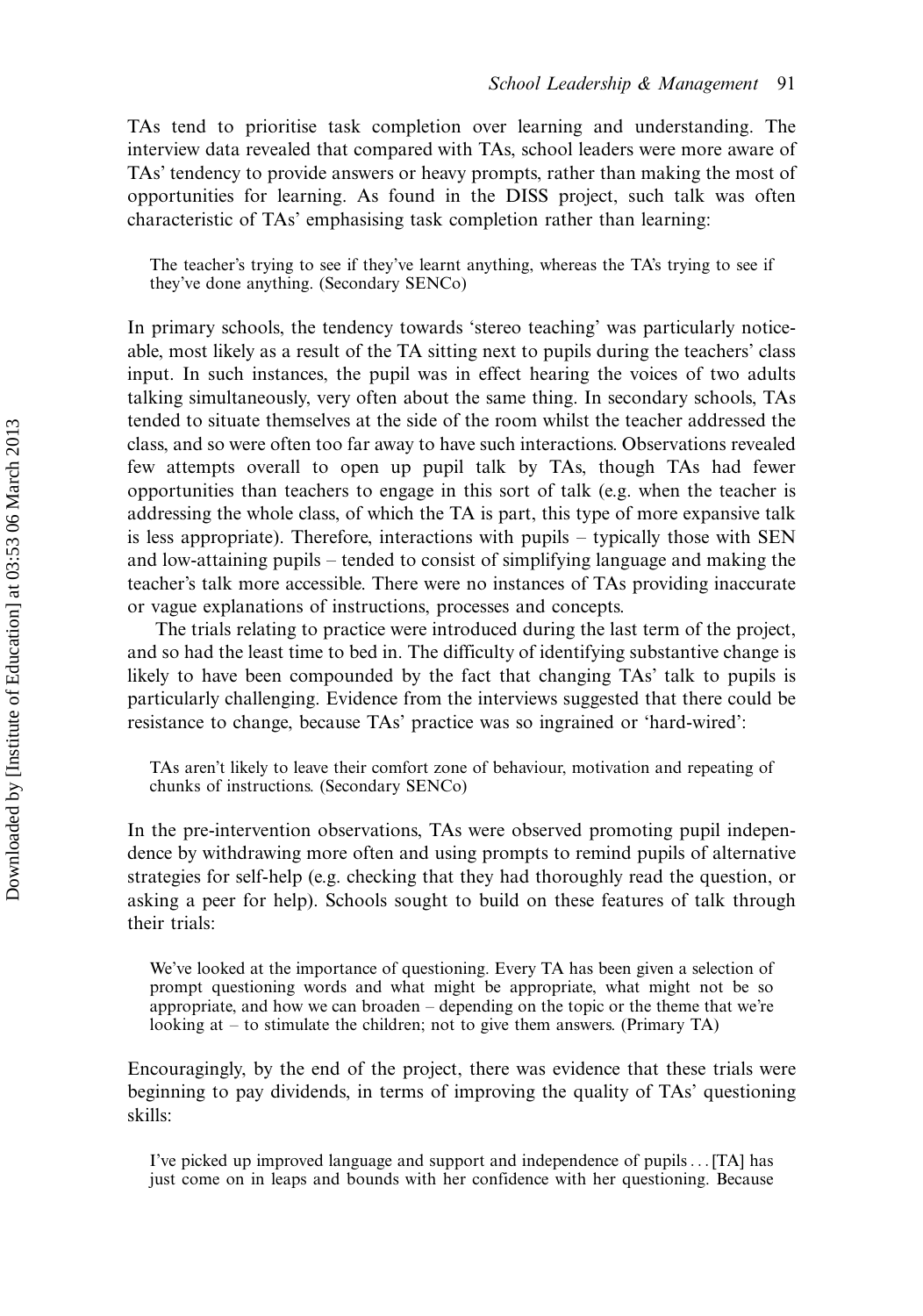# 92 R. Webster et al.

she'll often listen to how I question the children and then I notice then she'll use that with the groups and individual children. (Primary teacher)

Many of the school trials also looked at how TAs' talk could be improved to promote pupil independence, thereby reducing the well-known problem of pupil dependency. These practices led TAs to consider when *not* to talk, giving pupils time to respond:

A lot of the time, because the kids that I'm working with often struggle, you just want them to feel like they're progressing or achieving. But actually when you think about it, for that minute or second when you've virtually given them the answer they might be feeling a bit better, but if you look at the big picture, it's not helping their progress. (Secondary TA)

Our analysis of the changes made as part of the project is more impressionistic than systematic, relying on self-report and qualitative observations. However, the general sense was that although the practice trials needed time to bed in, positive change was detectable.

### The impact of the project on teachers and TAs

Challenging existing models of TA deployment, then thinking through and implementing alternative models, prompted teachers to evaluate the impact of their own practice. The opportunity to reflect, which the EDTA project allowed, enabled teachers to develop a meaningful understanding of the TA role and of how their own practice constrains or facilitates the effect TAs can have:

I hadn't really thought before how difficult it must be for a TA to go between subject to subject, teacher to teacher, and sit in a classroom not really knowing what's going on ...That's the big thing that's probably come out of it for me really: awareness. (Secondary teacher)

The impact the project had on TAs was also significant, in terms of raising their profile and status, and increasing their confidence; all as a result of improving their preparation and clarifying their role, tasks and expectations:

I've got a clearer understanding of what my role is. And how wasted I can be if I'm not used properly ...There's a lot more discussion of what's expected of us and how we should be consistent ... which I feel has really helped. (Secondary TA)

Having that time to know exactly what is expected of me every day, within the classroom, with different groups, with different individuals... it's just turned my job, my role, upside down  $-$  for the better; it really has. (Primary TA)

#### **Discussion**

The EDTA project was prompted by the clear and consistent message coming out of the DISS project that a fundamental rethink was required if schools are going to get the best use from their  $TAs - and help pupils$ . The robust framework of the WPR model provided a structure for a year-long iterative process of research-led development trials, followed by reflection and further strengthening of key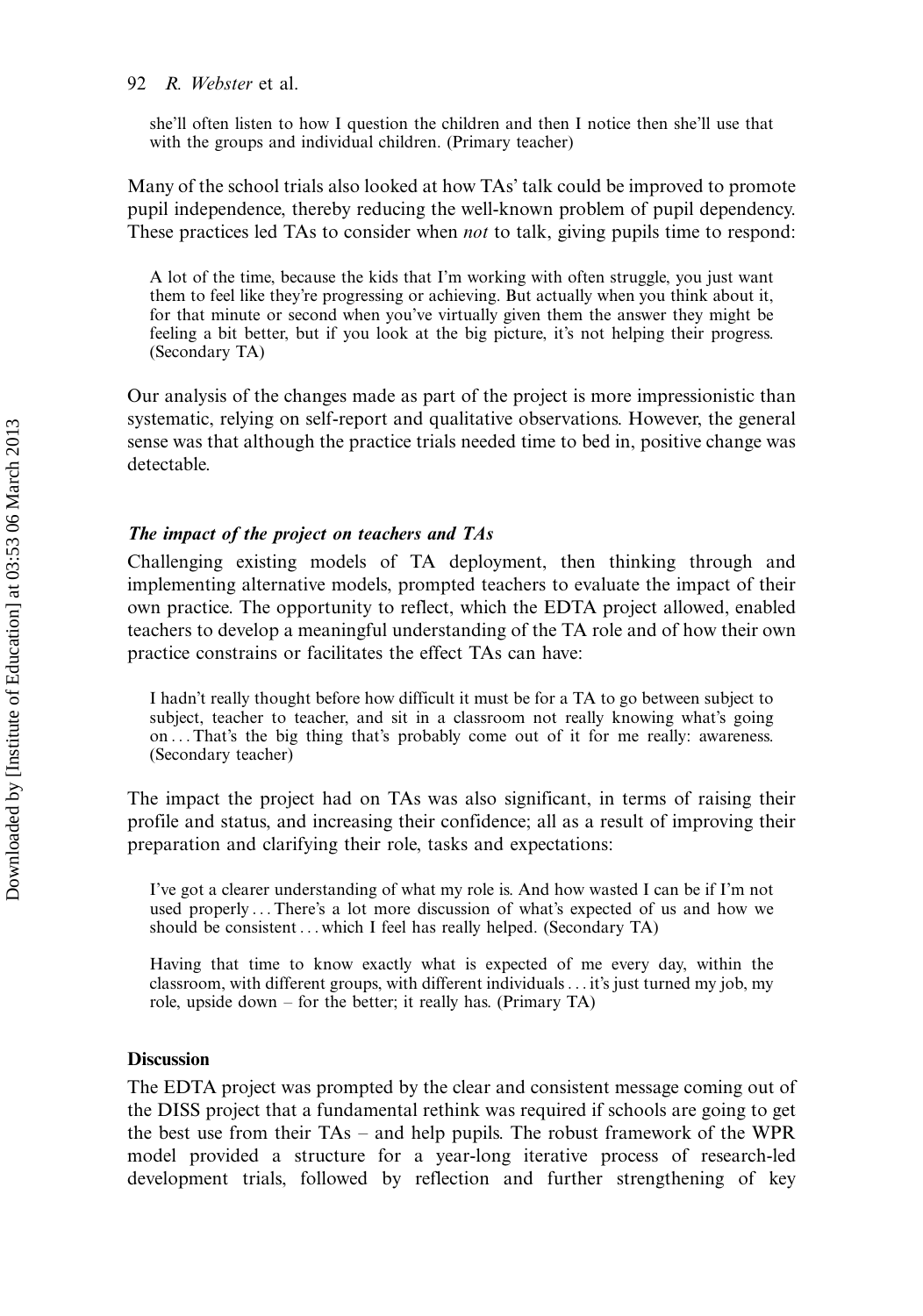conclusions. This work led to firm, ground-tested strategies, thematically linked and connected to overall pedagogical aims and policy.

The authors worked in collaboration with school leaders, teachers and TAs to develop (using existing resources) and evaluate alternative strategies for effective TA preparation, deployment and practice. The main research question was whether involvement in the intervention improved teacher and TA deployment, the time for and quality of TAs' pre-lesson preparation and feedback, TAs' subject and instructional knowledge, and the nature and quality of  $TA$ -pupil interactions.

Over the intervention year, schools made marked and productive changes to the ways in which TAs were prepared before lessons. Primary schools found creative ways of arranging the school day or TAs' working hours in order to create time with teachers. Where creating time remained problematic (in secondary schools), improving the quality and clarity of lesson plans went some way towards remediating the effects of TAs going into lessons blind.

Careful thought had been given to less productive uses of TAs, and teachers deployed TAs and themselves differently: TAs worked across the attainment range, enabling teachers to spend quality time with pupils who struggled most. This went some way to reversing the deployment patterns found in the DISS project. There were also improvements to the ways in which TAs interacted with pupils. Having raised awareness of the general trend found in the DISS project (TAs emphasise task completion over learning), participants developed more effective models of practice aimed at reducing adult dependency.

As a result of involvement in the EDTA project, schools increased the productive uses of teaching and support staff. The experience was professionally important for all staff involved. There was a constant refrain among participants that there would be 'no going back to how things were'. Successful change in the project seemed more likely when the head teacher drove the process and was able to validate, sanction and encourage the review process. Leadership is vital to the change process, and in this sense, reassessing the use of TAs can be seen as part of the broader processes of school improvement.

A central mechanism for achieving this is our book of guidance, which is designed to help school leaders and teachers improve management policies and classroom practices based on the most effective practice developed through the study. As mentioned previously, the issue of sustainability was considered at the inception of the project, and the guidance we have produced gives the EDTA project life beyond the work described in this article.

We have argued that the WPR model can inform adaptations to existing models of educational effectiveness (e.g. Creemers and Kyriakides 2008), in order to take account of the direct impact TAs have on pupil achievement, and how it can frame future decisions about the intentions and expected outcomes of TA deployment (Webster et al. 2011). The EDTA project provided the first opportunity to test, albeit on a small scale, the WPR model in such a way. The results of the study extend the messages arising out of the DISS project and give fresh impetus to the need for policy change.

In a sense, a limitation of the study was that we were unable to fully test the impact of the WPR model and the processes and strategies it gave rise to in terms of pupil outcomes. To do this would have required a second year. A clear direction for future research will be to rigorously test the alternative ways of preparing and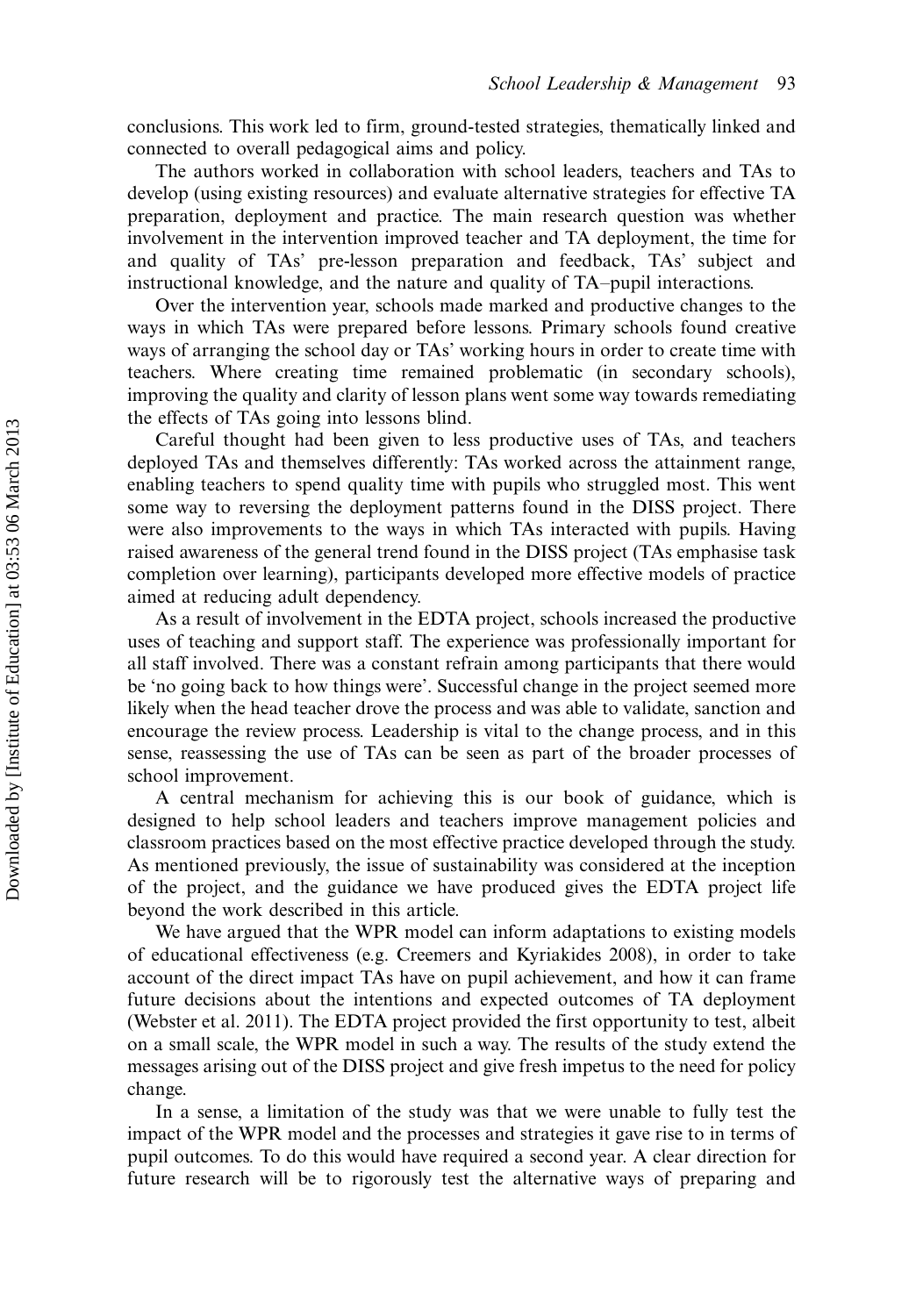deploying TAs, as set out in the book of guidance, in terms of the impact on pupils' academic progress and behaviour.

Whilst the EDTA project did not ask schools to examine their SEN provision per se, some school leaders, in light of the known concerns about TA cost-effectiveness, questioned choices relating to how existing service delivery for SEN relies heavily on the employment and use of TAs. The government's Green Paper on SEN states rightly in our view  $-$  that school leaders are best placed to make decisions about: (1) how pupils with SEN receive 'the best quality teaching' (DfE 2011); and (2) TA deployment and responsibilities. Local problems required locally derived solutions. But if the government is serious about this, then it must address the crucial issue of TA deployment at the national level, and clarify once and for all what the broad role of TAs should be, and what it should *not* be. This is essential if schools are going to derive value for money from TAs in their efforts to raise standards. Therefore, the findings from the EDTA study, and the guidance that has been produced following it, are particularly timely in the absence of a clear vision articulated by policymakers.

The contribution of the EDTA project allows us to go beyond identification of the problem concerning TA deployment, towards clear and valuable recommendations concerning how schools can change practice. In the current political climate, change seems ever more likely to be delegated to individual schools, and so the process of review, reflection and action accomplished through the EDTA project provides school leaders with good evidence of the positive changes that are possible.

# Acknowledgements

The authors would like to thank the staff of the participating schools for their engagement and support, and the Esmée Fairbairn Foundation, who funded the EDTA project. The views expressed in this article are those of the authors and do not necessarily reflect those of the funders.

### Notes

- 1. In line with common usage, we use the term 'teaching assistant' to cover equivalent classroom-based paraprofessional roles, such as learning support assistant, special needs assistant and classroom assistant. This definition also includes higher level teaching assistants.
- 2. Maximising the Impact of Teaching Assistants: Guidance for School Leaders and Teachers by Russell, Webster, and Blatchford will be published by Routledge in February 2013.

#### Notes on contributors

Rob Webster was a researcher on the DISS project and its follow-up study, the EDTA project. He is currently co-directing the Making a Statement project, which is investigating the educational experiences of pupils with a statement for SEN in primary schools. Before his research career, Rob worked for six years as a TA in schools in London and the south-east.

Peter Blatchford is a professor of Psychology and Education at the Institute of Education. Prior to leading the EDTA and DISS projects, Peter directed large-scale research projects on the effects of class size differences on pupils' academic progress and classroom processes (CSPAR project), and co-directed a major ESRC-funded project on developing and evaluating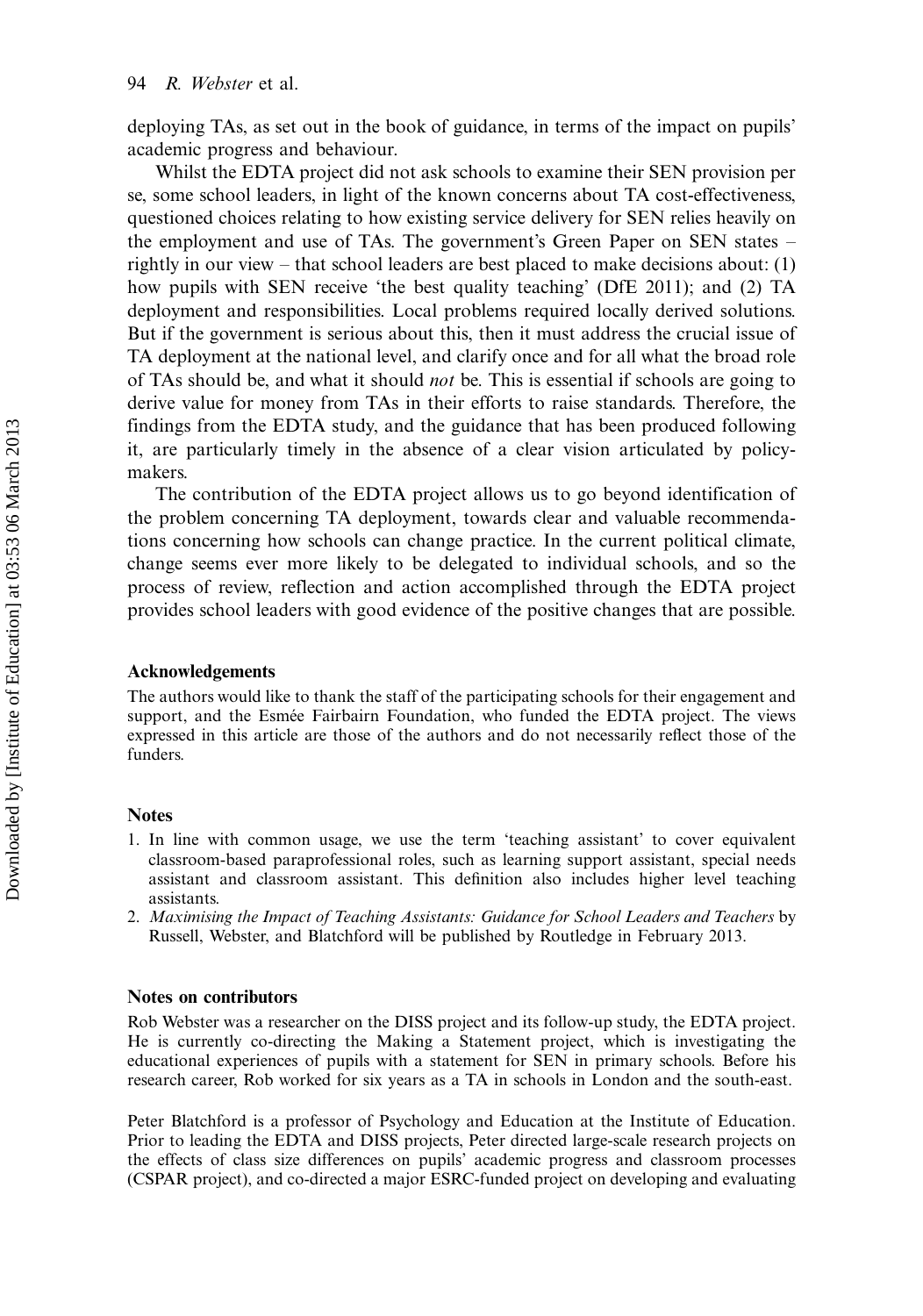a programme to improve the effectiveness of pupil group work in primary and secondary classrooms (SPRinG project).

Anthony Russell was a researcher on the EDTA, DISS and CSPAR projects, and worked on the 2009 Lamb Inquiry into parental confidence in the SEN statementing system. He has worked as a primary deputy head teacher and a local authority science adviser, teacher trainer and curriculum developer overseas.

# References

- Alborz, A., D. Pearson, P. Farrell, and A. Howes. 2009. The impact of adult support staff on pupils and mainstream schools. London: Department for Children, Schools and Families and Institute of Education.
- Bassett, D., A. Haldenby, W. Tanner, and K. Trewhitt. 2010. Every teacher matters. London: Reform.
- Blatchford, P., P. Bassett, P. Brown, M. Koutsoubou, C. Martin, A. Russell, and R. Webster, with C. Rubie-Davies. 2009. The impact of support staff in schools. Results from the Deployment and Impact of Support Staff (DISS) project. (Strand 2 Wave 2). London: Department for Children, Schools and Families.
- Blatchford, P., A. Russell, and R. Webster. 2012. Reassessing the impact of teaching assistants: How research challenges practice and policy. Abingdon: Routledge.
- Blatchford, P., R. Webster, and A. Russell. 2012. Challenging the role and deployment of teaching assistants in mainstream schools: The impact on schools. Final report on the Effective Deployment of Teaching Assistants (EDTA) project. London: Institute of Education. [http://](http://www.schoolsupportstaff.net/edtareport.pdf) [www.schoolsupportstaff.net/edtareport.pdf.](http://www.schoolsupportstaff.net/edtareport.pdf)
- Creemers, B.P.M., and L. Kyriakides. 2008. The dynamics of educational effectiveness: A contribution to policy, practice and theory in contemporary schools. Abingdon: Routledge.
- Department for Education (DfE). 2011. Support and aspiration: A new approach to special educational needs and disability  $-A$  consultation. London: Department for Education.
- Department for Education (DfE). 2012. Statistical first release (SFR06/2012): School workforce in England (provisional) November 2011. London: Department for Education. [http://www.education.gov.uk/researchandstatistics/statistics/recentreleases/a00205723/school](http://www.education.gov.uk/researchandstatistics/statistics/recentreleases/a00205723/school-workforce-in-england-provisional-nov-2011)[workforce-in-england-provisional-nov-2011](http://www.education.gov.uk/researchandstatistics/statistics/recentreleases/a00205723/school-workforce-in-england-provisional-nov-2011) (accessed May 14, 2012).
- Farrell, P., A. Alborz, A. Howes, and D. Pearson. 2010. The impact of teaching assistants on improving pupils' academic achievement in mainstream schools: A review of the literature. Educational Review 62, no. 4: 435–48.
- Giangreco, M.F. 2003. Working with paraprofessionals. *Educational Leadership* 61, no. 2: 50–3.
- Giangreco, M.F. 2009. Critical issues brief: Concerns about the proliferation of one-to-one paraprofessionals. Arlington, VA: Council for Exceptional Children, Division on Autism and Developmental Disabilities.
- Giangreco, M.F., S. Yuan, B. Mackensie, B. Cameron, and J. Fialka. 2005. "Be careful what you wish for...'' Five reasons to be concerned about the assignment of individual paraprofessionals. Exceptional Children 37, no. 5: 28-34.
- Radford, J., P. Blatchford, and R. Webster. 2011. Opening up and closing down: Comparing teacher and TA talk in mathematics lessons. *Learning and Instruction* 21, no. 5: 625–35.
- Rubie-Davies, C., P. Blatchford, R. Webster, M. Koutsoubou, and P. Bassett. 2010. Enhancing learning? A comparison of teacher and teaching assistant interactions with pupils. School Effectiveness and School Improvement 21, no. 4: 429-49.
- Russell, A., R. Webster, and P. Blatchford. In press. Maximising the impact of teaching assistants: Guidance for school leaders and teachers. Abingdon: Routledge.
- Slavin, R.E., C. Lake, S. Davis, and N. Madden. 2009. Effective programs for struggling readers: A best evidence synthesis. Baltimore, MD: Johns Hopkins University, Center for Research and Reform in Education.
- Statistics for Wales. 2011. First release (SDR 153/2011(R)): Schools' census 2011: Final results - revised. Cardiff: Welsh Government. [http://wales.gov.uk/topics/statistics/headlines/](http://wales.gov.uk/topics/statistics/headlines/schools2011/110906/?lang=en) [schools2011/110906/?lang](http://wales.gov.uk/topics/statistics/headlines/schools2011/110906/?lang=en)[-](http://wales.gov.uk/topics/statistics/headlines/schools2011/110906/?lang=en)[en](http://wales.gov.uk/topics/statistics/headlines/schools2011/110906/?lang=en) (accessed May 14, 2012).